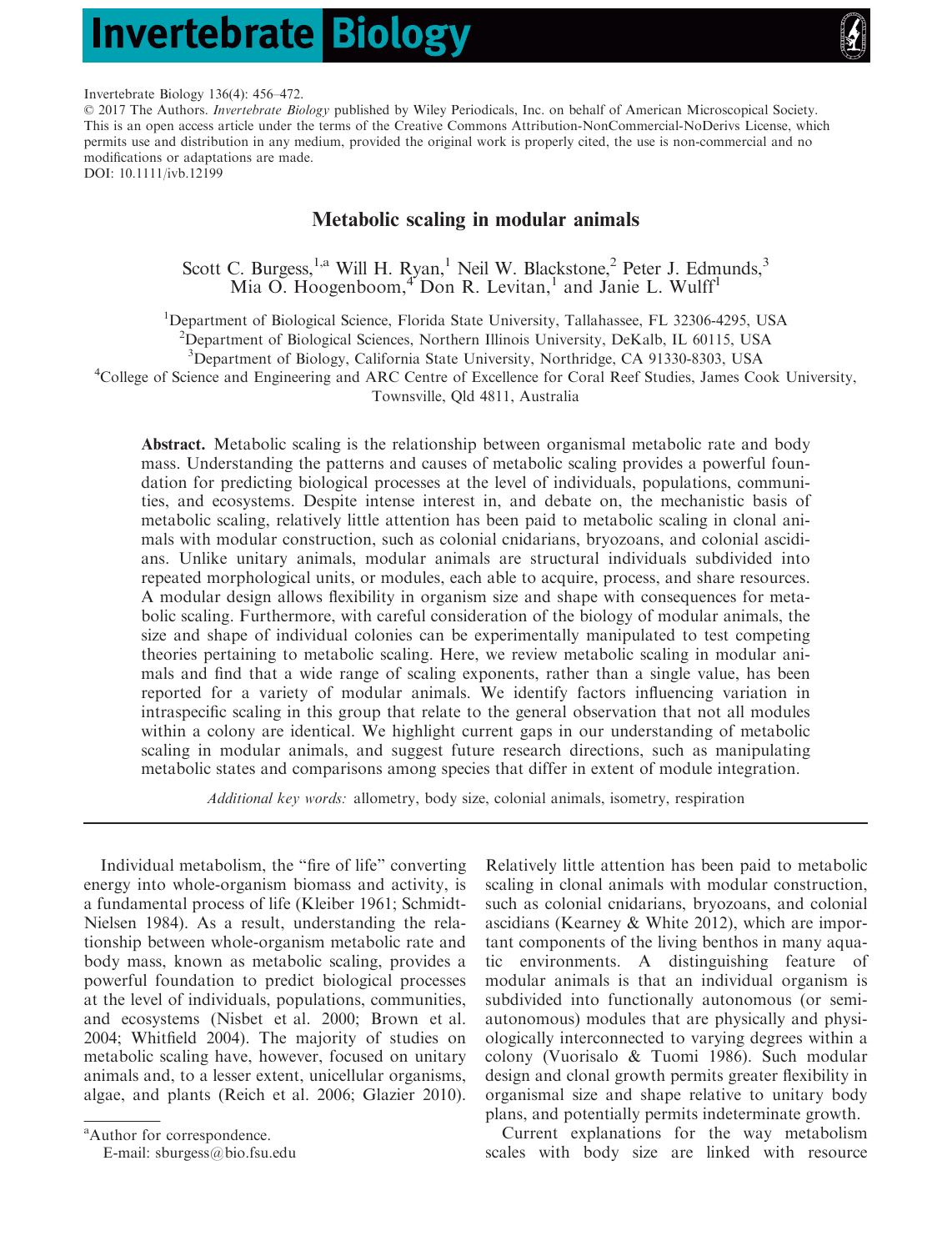uptake, usage, and transportation throughout the body (e.g., West et al. 1997; Banavar et al. 2010; Glazier 2010, 2014b; Kearney & White 2012). A modular design allows an individual to gather food resources across much of the body surface rather than from a single source, and this influences how energy and material resources are transported and used within the colony (Jackson & Coates 1986; Hughes 2005; Winston 2010). However, the extent to which metabolic scaling relationships of modular animals differ from relationships observed in unitary organisms remains unresolved. Modular animals have also been proposed as useful models to distinguish among competing theories for metabolic scaling (Kearney & White 2012), such as the West, Brown, and Enquist (WBE; West et al. 1997) model, or the Dynamic Energy Budget model (DEB; Kooijman 2010), because the size and shape of an individual organism can be experimentally manipulated (Nakaya et al. 2005; White et al. 2011). Studying body plans beyond a unitary design can increase our understanding of the causes of metabolic scaling, the extent to which general theories apply to all organisms, and the extent to which such scaling relationships have predictable consequences at higher levels of biological organization (Glazier 2014a).

Here, we explore aspects of the biology of modular organisms that inform the causes of metabolic scaling. We also summarize existing data on metabolic scaling in aquatic benthic modular animal species and compare their mean scaling relationship to that of benthic unitary animal species. Metabolic scaling relationships can be considered both within and among species, but we focus on intraspecific scaling relationships (i.e., among conspecifics of different sizes) and compare them among species. We start by providing an overview of metabolic scaling and why it is valuable to focus on modular animals. We summarize existing data and compare estimates of metabolic scaling between benthic modular aquatic species and benthic unitary aquatic species. Subsequently, we discuss why metabolic scaling might vary among modular animals and suggest ways in which modular taxa can be exploited in experimental designs to assess the causes of metabolic scaling. Although the definition of modularity varies (e.g., Harper 1977; Esteve-Altava 2016), our use follows previous authors (Jackson 1977; Jackson & Coates 1986; Vuorisalo & Tuomi 1986; Hughes 2005). We recognize that modularity can be defined at a hierarchy of biological levels (e.g., organelles within cells, or tissues and organs within multicellular individuals), but we focus on the situation in colonial invertebrates where modules are repeated morphological

units that are functionally autonomous (or semiautonomous), multicellular, and are physically and physiologically interconnected within a structural individual (Vuorisalo & Tuomi 1986; Glazier 2014a).

## Overview of metabolic scaling

Although not always addressed, considerations of metabolic scaling must first define metabolism. Metabolism is often loosely defined as the process of converting energy and materials into living structures and activities, including cellular and tissue maintenance, growth, reproduction, movement, and thermoregulation (Brown et al. 2004; Glazier 2015). Most analyses measure the rate of oxygen uptake as a direct measure of aerobic respiration, but alternative techniques can include the measurement of heat production, carbon dioxide production, or heart rate (Speakman 1998; White & Kearney 2014). The measurement of heat production has the advantage of quantifying both aerobic and anaerobic metabolism. Because most studies of metabolism in modular animals quantified oxygen use, we focused only on aerobic respiration. The contribution of anaerobic pathways to metabolic flux is likely to vary among taxa, but is expected to be small.

The relationship between organismal metabolic rate and organism body mass has long been described by the power function  $Y=aM^b$  (Krogh 1916; Kleiber 1932). The exponent  $b$  defines the scaling of metabolic rate  $(Y)$  with mass  $(M)$ , and a is a scaling coefficient. When metabolic rate varies in direct proportion to body mass,  $b=1$  and metabolic rate scales isometrically; when  $b\neq 1$ , the relationship between metabolic rate and body mass is allometric. Allometric metabolic scaling means that larger organisms have a different metabolic rate per unit mass than smaller organisms. The relationship between metabolic rate and body mass is one of the best studied of all biological principles and numerous studies demonstrate that the exponent  $b$  is often <1 in organisms ranging from unicellular microbes to multicellular plants and animals (Brown et al. 2004; Glazier 2010). The consistency in the relationship among species has been interpreted as evidence of a fundamental constraint by which ecological processes, at multiple functional scales extending from individuals to ecosystems, are governed (Brown et al. 2004; Glazier 2010). Nonetheless, despite decades of research on this topic, there is still debate over the precise value of b and the mechanisms determining its value (Dodds et al. 2001; White & Seymour 2003; Agutter & Wheatley 2004;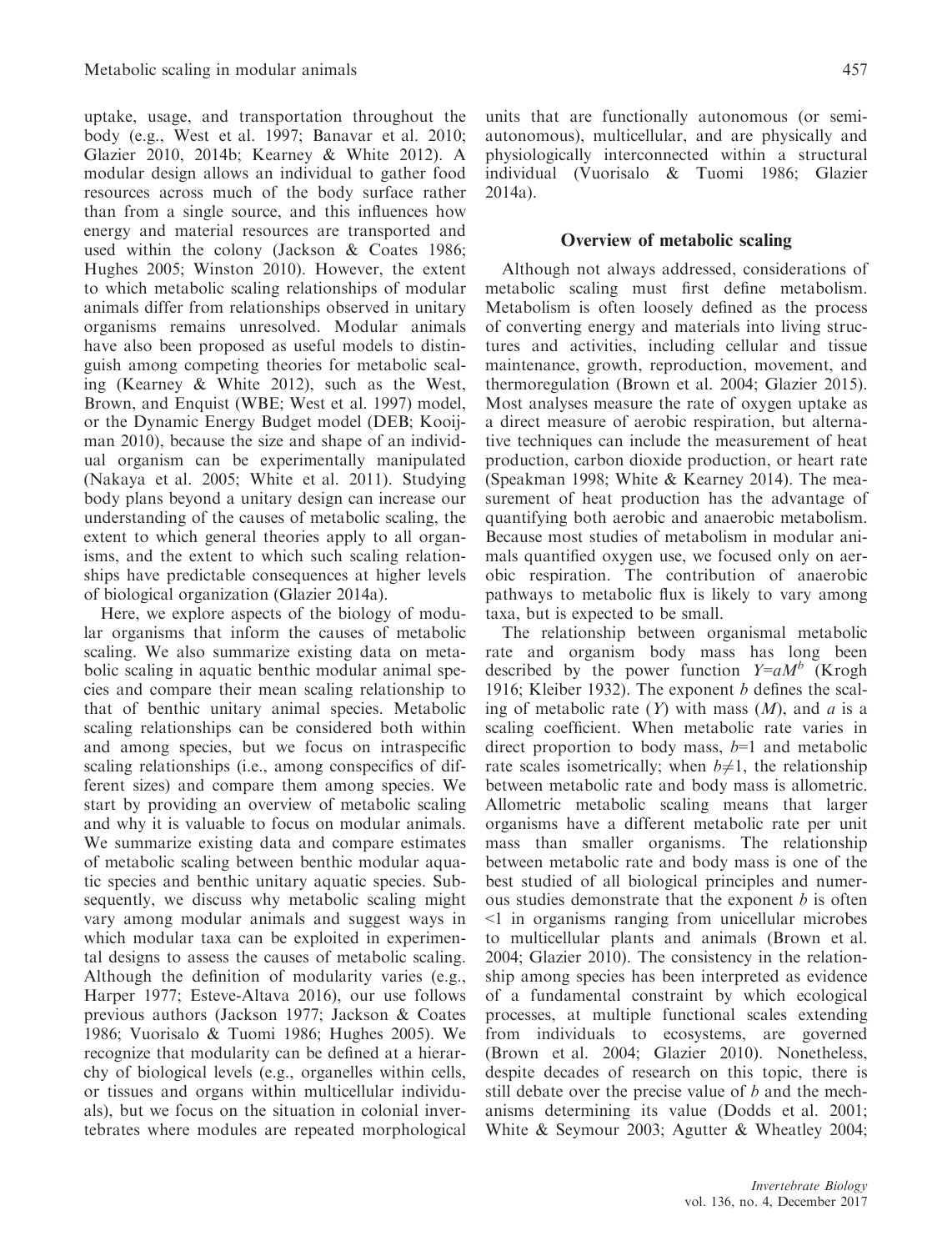Kozłowski & Konarzewski 2004; Savage et al. 2004; Brown et al. 2005; Van Der Meer 2006; Glazier 2005, 2014a; Maino et al. 2014).

The principle behind whole-organism metabolic allometry most often considered is that, as organisms grow larger, the volume (hence mass) of cells liberating energy from food resources increases faster than the surface area across which metabolic resources and products are exchanged with the external and internal environment (Glazier 2014a). The primary differences between the mechanistic theories that explain metabolic allometry are their assumptions about the flow and partitioning of assimilated energy into, through, and out of an organism. The WBE model assumes that whole-organism metabolic rate is limited by the internal transport of resources through hierarchical, fractal-like, pathways that extend throughout the volume of the organism (West et al. 1997, 1999; Price et al. 2007). By contrast, DEB models focus on surface area to volume relationships that influence the capacity to take up and use food and oxygen (Kooijman 2010). An alternative theory, the Metabolic-Level Boundaries (MLB) model, proposes that surface area-related fluxes of metabolites and waste products are most influential on metabolic scaling under conditions of high metabolic activity, while volume-related resource demands have the strongest influence on scaling when metabolic activity is low (Glazier 2010, 2014b). The self-organized criticality hypothesis (sensu Nakaya et al. 2005) predicts that the pattern of metabolic scaling in extant organisms emerged, perhaps by chance, from the first organisms that achieved self-organized criticality. In this construct, organisms could increase in size without needing elaborate controlling structures to regulate the activities of self-organized components (see Nakaya et al. 2005 for more information). For aquatic invertebrates and algae, Patterson (1992a,b) hypothesized that metabolic scaling is a function of water motion and the delivery of metabolically important compounds via diffusion across a boundary layer between water and body tissue. These and many other mechanistic theories for metabolic scaling are discussed in detail elsewhere (Dodds et al. 2001; Kozłowski et al. 2003; Agutter & Wheatley 2004; Glazier 2005, 2014a,b; Van Der Meer 2006; Kearney & White 2012; White & Kearney 2014).

Most mechanistic theories for metabolic scaling attempt to explain when and why the scaling exponent for whole-organism metabolic rate, b, should be centered on 0.75 (West et al. 1997), or vary between 0.5 and 1 (Price et al. 2007; Glazier 2010; Kooijman 2010). Although the scaling exponent

often approximates 0.75 in interspecific comparisons of unitary organisms, a range of scaling exponents is observed in intraspecific estimates (Patterson 1992b; Clarke & Johnston 1999; Glazier 2005; Killen et al. 2010). Even though some patterns of variation in the scaling of metabolism have emerged (White & Seymour 2004; Glazier 2005; Killen et al. 2010; Ehnes et al. 2011), the functional drivers of this variation remain unclear, including the extent to which the variance reflects biological and physiological processes versus methodological limitations (McKechnie & Wolf 2004; White & Seymour 2004; White & Kearney 2014).

# Metabolic scaling in modular animals

Modular animals differ from unitary animals in how individuals grow, and in how they acquire and distribute resources, so they are likely to be metabolically constrained in different ways. Many unitary organisms grow via a determinate pathway of development into a tightly canalized adult form ("assembly-line animals" sensu Blackstone 2007). For unitary organisms, food is acquired from a single mouth and distributed throughout the body from that single origin. In contrast to unitary organisms, modular animals are structural individuals subdivided into repeated morphological units, or modules, that are multicellular, functionally autonomous (or semi-autonomous), and physically and physiologically connected to varying degrees. In modular animals, growth is achieved by asexually adding modules, such as polyps or zooids. Modular animals, therefore, have a greater variety of strategies available to increase the interface between the external and internal environment and show great diversity in the way they store, distribute, and use acquired resources (Blackstone & Bridge 2005; Blackstone 2007).

Modular animals were originally thought to be the exception to the  $2/3$  or  $3/4$  rule of metabolic allometry when Hughes & Hughes (1986) demonstrated metabolic isometry in their seminal work on colonies of the marine bryozoan Electra pilosa. Isometric scaling in modular animals is expected if metabolic allometry occurs at the level of the module, rather than the whole colony. That is, while surface area to volume ratios, or transport system mechanics, impose metabolic allometry on the size of individual modules, colony growth that proceeds through the addition of identical modules of a fixed size will allow whole-organism biomass to increase without changing mass-specific metabolic rate (Hughes 2005). Under such dynamics, metabolic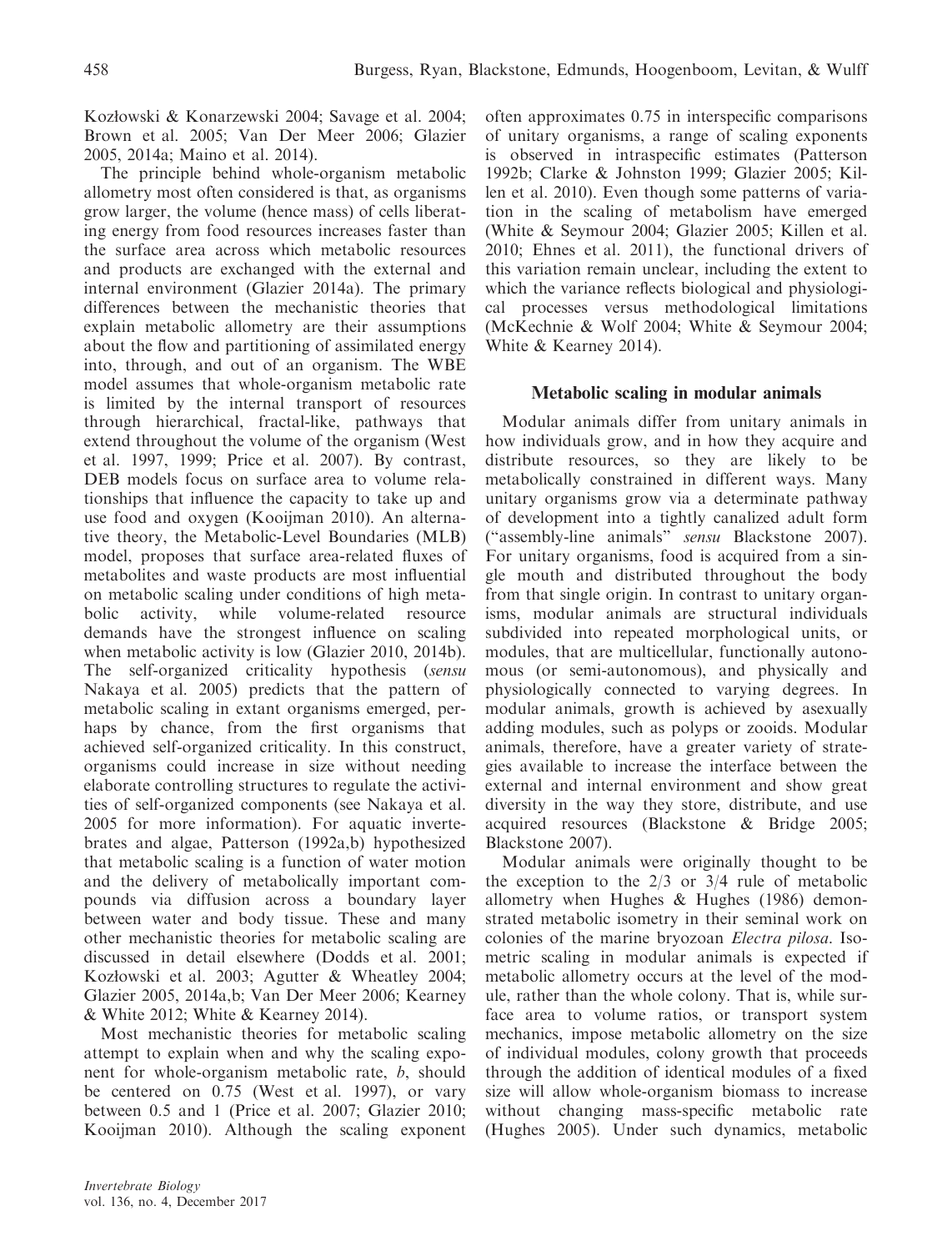rate should increase allometrically with module size (should module size vary), but whole colony metabolic rate should increase isometrically with the number of modules (colony size) (Muñoz  $&$  Cancino 1989). In some ways, this idea parallels that of the metabolic scaling models of Davison (1955) and Kozłowski et al. (2003) based on cell size.

Although the expectations for, and consequences of, metabolic isometry are clear, our review of the literature since Hughes & Hughes (1986) reveals that scaling exponents deviating from isometry have been reported for a variety of modular animals (Table 1). One explanation for allometric scaling in modular taxa is that although modular growth has often been represented as the addition of identical units to individual colonies (Hughes 2005), the units within colonies can vary in size, shape, state, and function. Even morphologically similar units differ in age, ontogeny, nutritional state, reproductive state, and position within the colony (Harvell 1994; Carter et al. 2010; Winston 2010). More extreme variation imposed by functional specialization can be found in many taxa. For example, in bryozoans, the avicularia, kenozooids, and ovicells function for either defense, cleaning, attachment, support, or reproduction (Silen 1977). In hydrozoans, dactylozooids and gonozooids are specialized polyps that function for defense and reproduction, respectively (Stokes 1974; Brusca et al. 2016). These different functions require different levels of resources, which must be acquired and distributed from feeding modules in the colony in an analogous way to the sharing of resources between different organs in unitary organisms. Whether whole colony metabolism increases allometrically or isometrically with the number of modules will, therefore, depend on how the state, arrangement, integration, and functional role of individual modules influences the uptake, supply, and use of metabolic energy (Glazier 2014a).

Another reason for interest in metabolic scaling in modular animals is that such organisms have been proposed as experimental systems for testing theories pertaining to metabolic scaling, because it is possible to manipulate their body size and shape (Nakaya et al. 2005; White et al. 2011; Kearney & White 2012; Barneche et al. 2017). Different mechanistic theories of metabolic scaling often make similar predictions for  $b$  (e.g., Price et al. 2007; White et al. 2011), such that testing of these theories requires manipulative experiments to establish cause-and-effect relationships between metabolic rate and body mass. The capacity to manipulate body size potentially allows experimental control of confounding effects (e.g., associated with age or

nutritional status) that are associated with body size. Manipulations of body mass in most unitary organisms can only be achieved through progressive starvation or enhanced food rations (although see Oviedo et al. 2003). As Schmidt-Nielsen (1984:7) lamented, "it is regrettable that we cannot study the effects of scaling by building super-sized elephants." By contrast, in modular animals and sponges, biomass can be reduced by experimentally dividing a large individual into smaller units (Nakaya et al. 2005; Hart & Keough 2009; White et al. 2011). Furthermore, in some species, several smaller animals can be grown together to promote fusion, thereby experimentally increasing body size (Wulff 1986, 1991; Chadwick-Furman & Weissman 1995; Grosberg et al. 1996; Nakaya et al. 2005). Several recent articles have used such biomass manipulations on modular species that have a flat, two-dimensional growth form, thereby demonstrating how scaling exponents can be manipulated to test predictions of competing theories (Nakaya et al. 2005; White et al. 2011; Barneche et al. 2017). Such experimental techniques are valuable, but require care and knowledge of organism biology to ensure that manipulations affect size without unintentionally altering other aspects related to module variability, integration, or organization. For example, Hart & Keough (2009) experimentally fragmented colonies of the encrusting bryozoan Watersipora subtorquata and found that small fragments had different growth and reproduction compared to small colonies that had reached a similar size through uninterrupted

#### Empirical estimates

We compiled intraspecific estimates of the metabolic scaling exponent  $b$  from the literature for modular animals. Our collation of data should not be interpreted as a formal meta-analysis because both the paucity of suitable studies and the issues we raise below preclude such a formal analysis at this time. Furthermore, we have ignored pelagic colonial animals, such as siphonophores and salps (Hirst et al. 2014). We have also ignored sponges, which, although not modular or colonial animals, are characterized by clonal growth allowing diverse shapes and sizes as in modular animals (see Reiswig 1974; Barneche et al. 2017 for estimates of scaling exponents in sponges). The extent to which the factors we identify as influencing metabolic scaling in benthic modular animals are unique to this group still requires investigation.

growth from a larva (Hart & Keough 2009).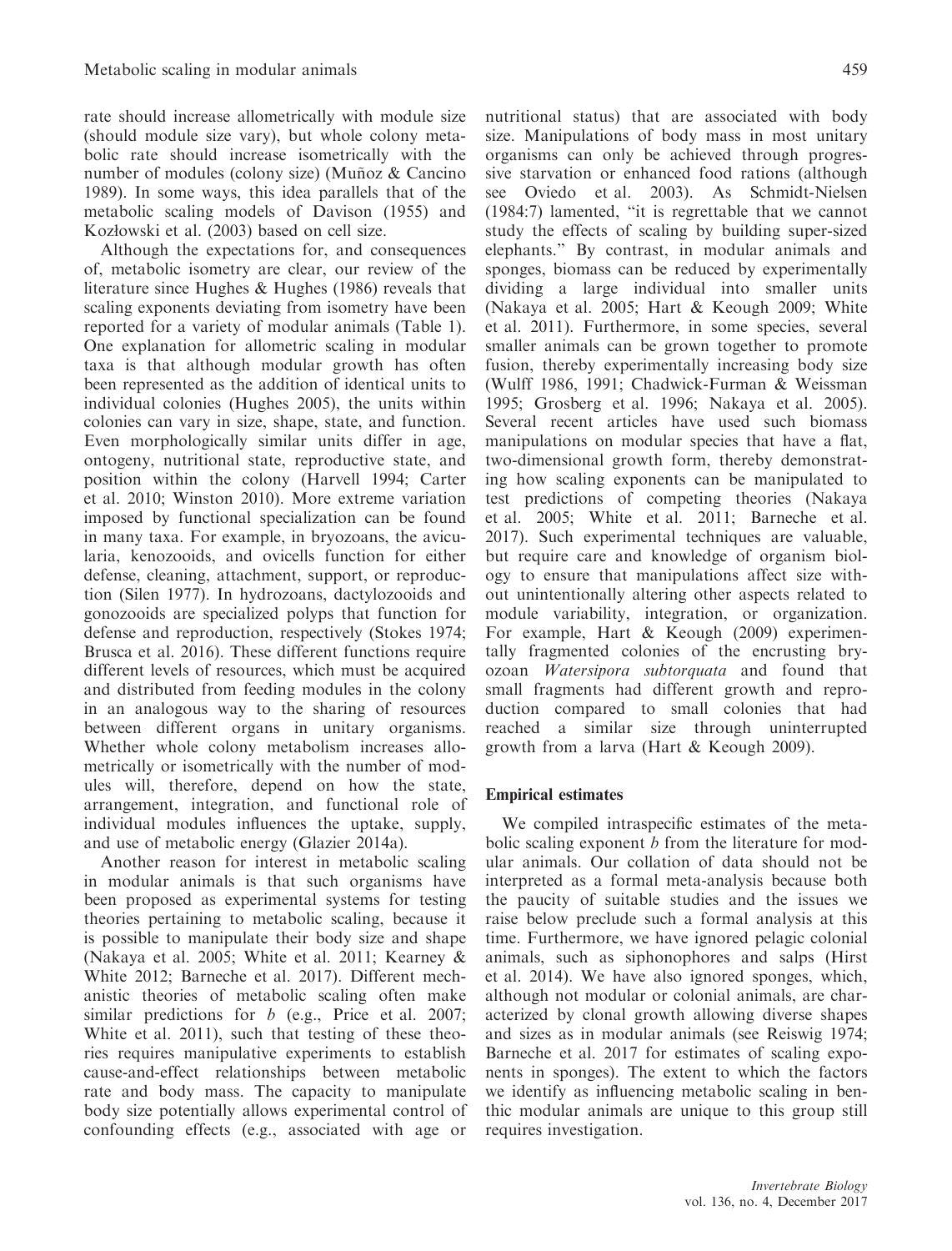| Citation                                | Phylum         | Species                                                                           | Growth form                                                                               | Whole-<br>organism<br>size range                                                  | Estimate of<br>scaling exponent<br>$b$ (95% confidence<br>interval)                                                                   | Conditions                                                                                                             |
|-----------------------------------------|----------------|-----------------------------------------------------------------------------------|-------------------------------------------------------------------------------------------|-----------------------------------------------------------------------------------|---------------------------------------------------------------------------------------------------------------------------------------|------------------------------------------------------------------------------------------------------------------------|
| Jokiel and<br>Morrissey<br>$(1986)^{a}$ | Cnidaria       | Pocillopora<br>damicornis                                                         | Erect branching                                                                           |                                                                                   | 0.99                                                                                                                                  |                                                                                                                        |
| Sebens<br>$(1987)^{a}$                  | Cnidaria       | Alcyonium<br>siderium                                                             | Erect lobed                                                                               |                                                                                   | 0.88                                                                                                                                  |                                                                                                                        |
| Vollmer &<br>Edmunds<br>(2000)          | Cnidaria       | Siderastrea<br>siderea                                                            | Mound                                                                                     | $\sim$ 1–400 mg<br>Dry mass                                                       | $0.176$ $(0.12-0.24)^{b}$                                                                                                             |                                                                                                                        |
| Hughes &<br>Hughes<br>(1986)            | Bryozoa        | Electra pilosa                                                                    | Flat encrusting                                                                           | $0.05 - 100$ mg<br>Dry mass                                                       | $\sim$ 1                                                                                                                              |                                                                                                                        |
| Muñoz &<br>Cancino<br>(1989)            | Bryozoa        | Cauloramphus<br>spiniferum                                                        | Flat encrusting                                                                           | $2 - 550$<br>Zooids                                                               | $0.83$ $(0.48-1.18)^{b}$                                                                                                              |                                                                                                                        |
| Barnes &<br>Peck (2005)                 | Bryozoa        | <i>Isoseculiflustra</i><br>tenuis<br>Kymella polaris<br>Camptoplites              | Erect unilaminar<br>branching<br>Erect bilaminar<br>branching<br>Erect bush-like          | $\sim$ 7–250 mg<br>AFDW<br>$~10 - 200$ mg<br><b>AFDW</b><br>$\sim$ 5–200 mg       | 0.998 $(0.78-1.21)^{b}$<br>$0.964$ $(0.79-1.14)^{b}$<br>$1.125(0.88-1.37)^{b}$<br>$0.974~(0.56-1.39)^b$<br>$0.835(0.70-0.97)^{b}$     | Winter<br>Summer<br>Winter<br>Summer<br>Winter                                                                         |
| White et al.<br>(2011)                  | <b>Bryozoa</b> | bicornis<br>Hippoporina<br>indica                                                 | branching<br>Flat encrusting                                                              | <b>AFDW</b><br>$7.9 - 194.9$ mg<br>Wet mass                                       | $0.836 (0.71 - 0.96)^b$<br>$0.47(0.36 - 0.58)$                                                                                        | Summer                                                                                                                 |
| Hartikainen<br>et al. (2014)            | Bryozoa        | Lophopus<br>crystallinus<br>Cristatella<br>mucedo<br>Fredericella<br>sultana      | Flat encrusting<br>caterpillar-like<br>Flat encrusting<br>(fan shaped)<br>erect branching | $-2 - 50$<br>Zooids<br>$0.5 - 5$ mm<br>Diameter<br>$\sim$ 1-200<br>Zooids         | 1.19 <sup>c</sup><br>1.12 <sup>c</sup><br>0.61 <sup>d</sup>                                                                           |                                                                                                                        |
| Barneche<br>et al. (2017)               | Bryozoa        | Hippopodina<br>iririkiensus<br><b>Bugula</b><br>neritina<br>Bugula<br>stolonifera | Flat encrusting<br>Erect bush-like<br>branching<br>Erect bush-like<br>branching           | $~18 - 114$ mg<br>Mass<br>$\sim$ 3.5–319 mg<br>Mass<br>$\sim 0.7 - 92$ mg<br>Mass | $0.72(0.29-1.14)$<br>$0.24$ (-0.17 to 0.66)<br>$0.42(0.27-0.57)$<br>$0.72(0.58 - 0.84)$<br>$0.68$ $(0.48 - 0.87)$<br>$0.65(0.5-0.81)$ | $10^{\circ} \text{C}$<br>$25^{\circ}$ C<br>$10^{\circ} \text{C}$<br>$25^{\circ}$ C<br>$10^{\circ}$ C<br>$25^{\circ}$ C |
| Nakaya et al.<br>(2003)                 | Chordata       | <b>Botrylloides</b><br>simodensis                                                 | Flat encrusting                                                                           | $0.0848 - 3.25$ g<br>Wet mass                                                     | $0.799(0.74 - 0.859)$<br>$0.95(0.894 - 1.01)$                                                                                         | Ordinary state<br>Takeover state                                                                                       |
| Nakaya<br>et al. 2005                   | Chordata       | <b>Botrylloides</b><br>simodensis                                                 | Flat encrusting                                                                           | $0.0636 - 3.56$ g                                                                 | $0.751(0.677-0.825)$                                                                                                                  | Before<br>manipulation                                                                                                 |
|                                         |                |                                                                                   |                                                                                           | Wet mass                                                                          | $0.828(0.788 - 0.868)$                                                                                                                | After size<br>manipulation                                                                                             |
|                                         |                |                                                                                   |                                                                                           |                                                                                   | 0.825<br>0.819                                                                                                                        | Before division<br>After division                                                                                      |

**Table 1.** Estimates of the intraspecific metabolic scaling exponent b, from the equation  $Y=aM<sup>b</sup>$ , describing the relationship between organism metabolic rate  $(Y)$  and body mass  $(M)$  reported in the literature for modular animals (plotted in Fig. 1A). The 95% confidence interval is provided when reported by the authors.

<sup>a</sup> Estimates of scaling exponents come from those calculated in Patterson (1992b).<br><sup>b</sup> 95% confidence interval (CI) calculated from standard error (SE) reported by the author (95% CI ~1.96 × SE).<br><sup>c</sup> Authors report expon

0.77 Before fusion 0.898 After fusion

AFDW, ash-free dry weight.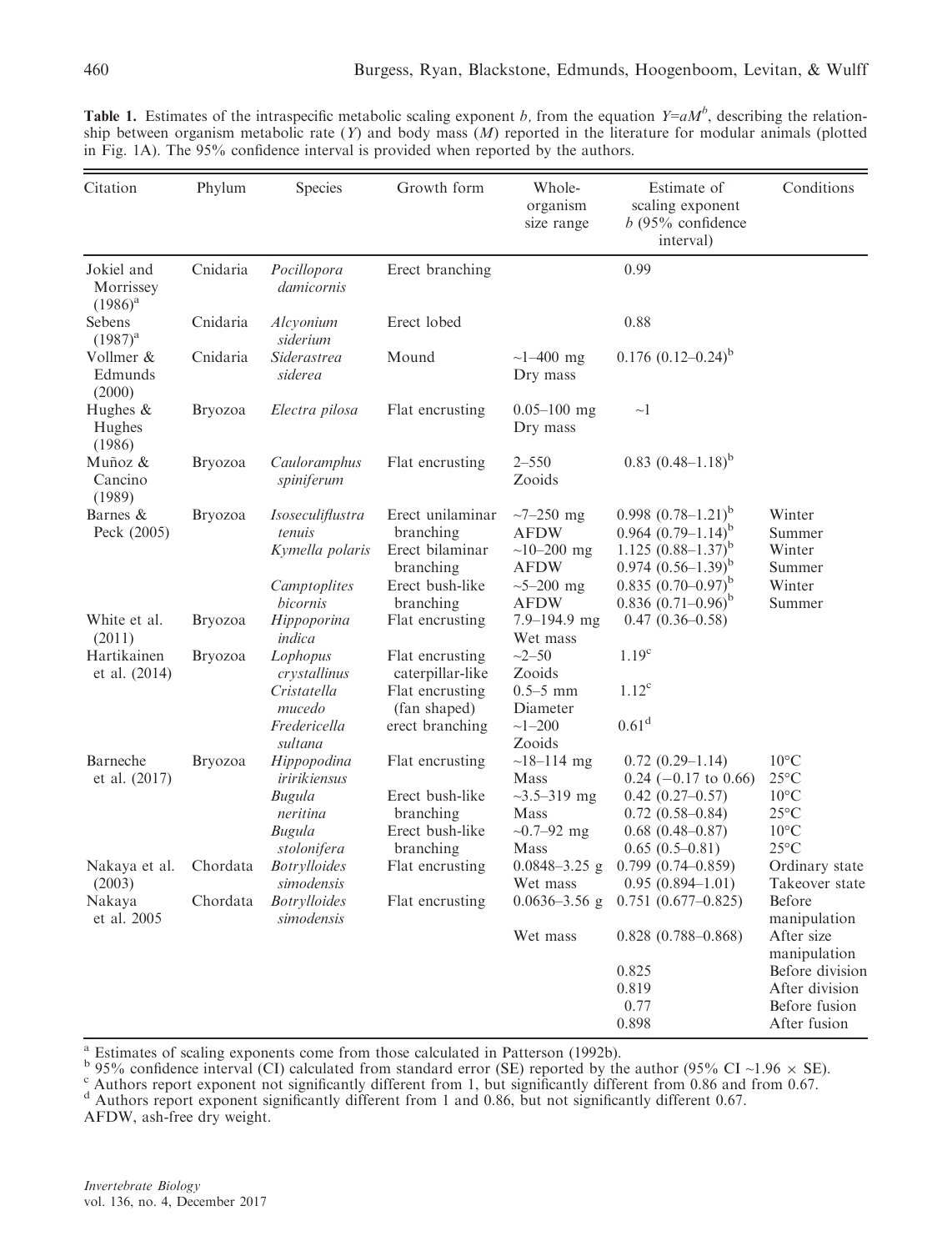Eleven studies reported 29 intraspecific estimates of  $b$  in 16 modular animal species (which included colonial cnidarians, bryozoans, and colonial ascidians; Table 1; Fig. 1). When using the median value of  $b$  per species, values of  $b$  for modular animals had a mean of 0.79 (0.66–0.93, 95% confidence interval) (Table 2) and a median value of 0.83 (Fig. 1). The scaling exponents reported to date ranged from 0.176 in a coral (Vollmer & Edmunds 2000) to 1.19 in a bryozoan (Hartikainen et al. 2014) (Table 1). The authors of the latter study report that the exponent was not significantly different from 1, but was significantly different from 0.75 and 0.67. All estimates of b (Table 1) that were  $>1$ were not statistically different from 1 in the articles reporting these estimates.

For comparison, we also compiled intraspecific estimates of the metabolic scaling exponent b for benthic aquatic unitary animals (Supporting information, Table S1). The data include those compiled in table 5 of the appendix in Glazier (2005), supplemented by additional studies from our literature search. Fifty studies reported 320 intraspecific estimates of b in 71 benthic aquatic unitary animal species (Fig. 1; Table S1). When using the median value of  $b$  per species, values of  $b$  for unitary animals had a mean of 0.65 (0.62–0.69, 95% confidence interval) (Table 2) and a median value of 0.66 (Fig. 1). The mean value of  $b$  for unitary species was not significantly different from the mean value of b for modular species (Welch two-sample *t*-test,  $t=1.95$ , df=17.15, p=0.07). The estimates of *b* for modular animals were fewer and more variable than those for unitary animals (Levene's test for homogeneity of variances, with Keyes–Levy adjustment after removing the outlier of  $b=0.176$  for Siderastrea siderea,  $Z=5.56$ ,  $p=0.02$ ; Fig. 1). Comparisons of b between unitary and modular species in the same phylum were not possible because of the limited data available (Table 2). More generally, phylogenetically corrected comparisons of b between unitary and modular species are complicated by the fact that only cnidarians and chordates contain numerous modular and unitary species (although there are few sister taxa). By contrast, almost all bryozoans are modular species (the exception being a few unique and relatively unknown species in the genus Monobryozoon that exist as a single autozooid), and other phyla contain only unitary species (Table 2). Despite the obvious caveats for inferences based on compilations of relatively sparse data (in the case of modular animals), comparisons without correcting for the lack of independence due to shared evolutionary



Fig. 1. Distribution of metabolic scaling exponent  $b$  from the equation  $Y=aM^b$ , describing the relationship between organism metabolic rate  $(Y)$  and body mass  $(M)$  reported in the literature for modular  $(A)$  ( $n=16$  species) and unitary  $(B)$  ( $n=71$  species) aquatic benthic invertebrates. Data for modular taxa come from Table 1. Data for unitary animals reported in Table S1. The median  $b$  per species was used to create this plot.

histories among lineages, and comparisons of measurements that include many sources of variance, these data are useful in identifying trends that can be used to generate hypotheses about how intrinsic and extrinsic factors might alter intraspecific metabolic scaling among species.

## Why do estimates of metabolic scaling vary among modular animals?

Even though some fraction of the variability in Figure 1 might reflect methodological, or other nonbiological sources of, variation, there are also likely many important biological causes for the variation. Measurements of metabolic rate commonly integrate a wide variety of functions performed by organisms. Biological sources of variation in metabolic scaling might therefore be related to differences in activity levels, growth rate and integration among parts of an individual, growth form, and the presence of photosynthetic endosymbionts.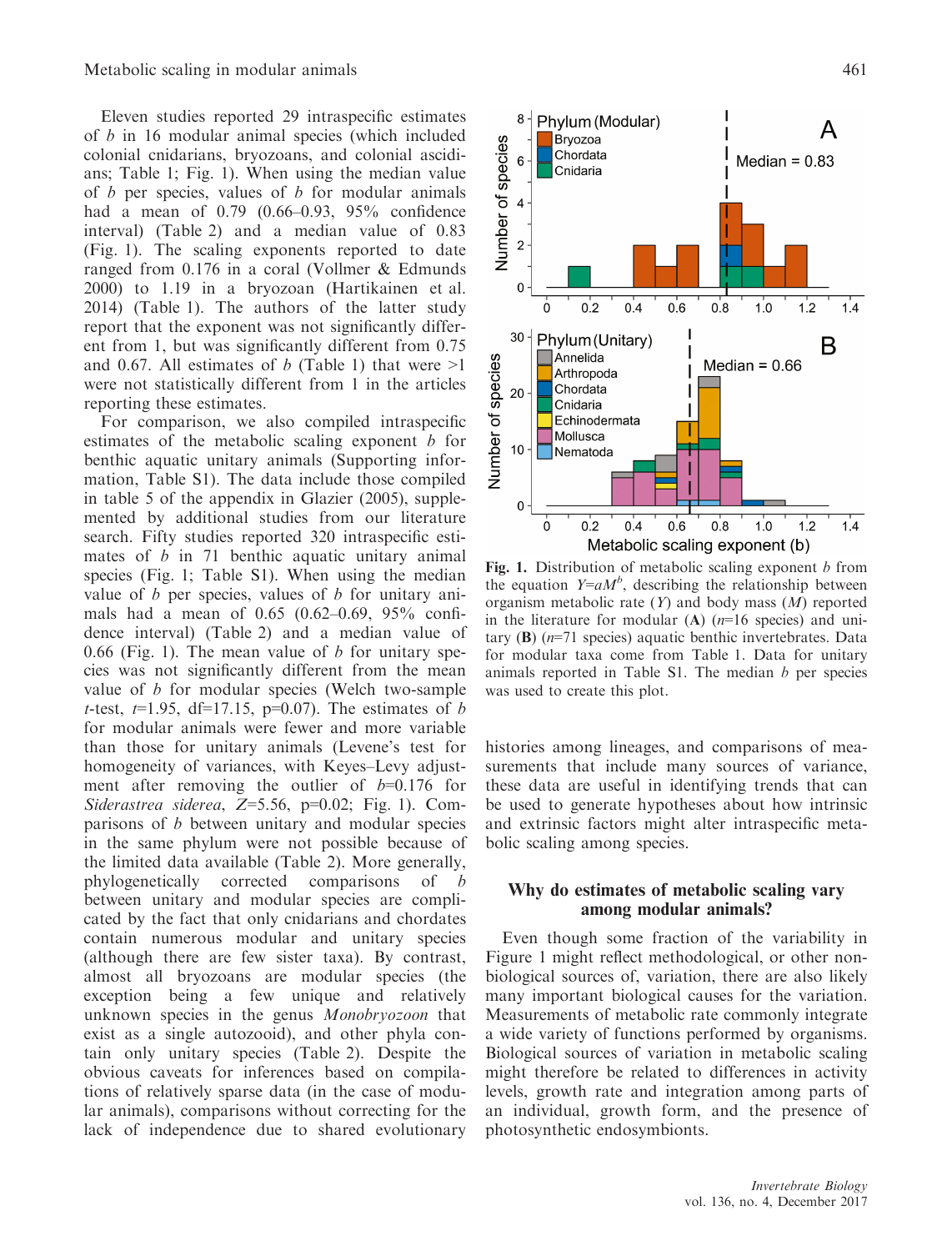Table 2. Mean estimate of the intraspecific metabolic scaling exponent b, from the equation  $\hat{Y} = aM^b$ , describing the relationship between organism metabolic rate  $(Y)$  and body mass (M) for modular and unitary animals in each phylum.

| Phylum        | Classification                     |                                 |  |  |
|---------------|------------------------------------|---------------------------------|--|--|
|               | Modular                            | Unitary                         |  |  |
| Annelida      |                                    | $0.64(0.47-0.81)$<br>$(n=7)$    |  |  |
| Arthropoda    |                                    | $0.72(0.68 - 0.76)$<br>$(n=15)$ |  |  |
| Bryozoa       | $0.82(0.67-0.96)$<br>$(n=12)$      |                                 |  |  |
| Chordata      | $0.82(n=1)$                        | $0.78(0.55-1.01)$<br>$(n=3)$    |  |  |
| Cnidaria      | $0.68(0.18-1.18)$<br>$(n=3)$       | $0.66(0.53-0.79)$<br>$(n=6)$    |  |  |
| Echinodermata |                                    | $0.60(n=1)$                     |  |  |
| Mollusca      |                                    | $0.61(0.56-0.66)$<br>$(n=37)$   |  |  |
| Nematoda      |                                    | $0.72(0.67 - 0.77)$<br>$(n=2)$  |  |  |
| All Phyla     | $0.79$ $(0.66 - 0.93)$<br>$(n=16)$ | $0.65(0.62-0.69)$<br>$(n=71)$   |  |  |

Means were calculated using the median value of  $b$  per species. Numbers in parentheses indicate the 95% confidence interval. *n*, number of species.

#### Metabolic state: resting versus active

Measurements of aerobic respiration are most common in analyses of metabolism, but not all measurements are directly comparable because the activity status of the organism affects respiration. Activity affects respiration through aerobic scope, which is the difference between basal metabolism (the lowest resting metabolism) and maximum metabolism, as occurs during greatest activity. The scaling exponent b depends on metabolic state (i.e., the degree of activity), which can be inferred, in a relative sense, from the intercept (i.e., elevation) of the scaling relationship (Glazier 2010). In unitary animals, it is generally accepted that exponents <1 characterize resting metabolic rates, whereas exponents approach 1 under maximal metabolic demand (Glazier 2010). This may suggest that allometric scaling of resting metabolic rate with  $b \leq 1$  creates opportunities for energetic savings in larger animals, without compromising peak performance (Glazier 2005).

Previous studies have assessed the effects of metabolic state by comparing the scaling relationships of active versus inactive birds, mammals, and insects

(Glazier 2010). In these taxa, it is relatively easy to diagnose active versus resting states because active individuals are usually flying or running. Many groups of modular animals, however, do not have such visual cues to their activity status, and it is much more difficult to assess activity level in most modular animals. Furthermore, modules may be uncoordinated in their active state, further complicating the assessment of their metabolic rate on a gradient from basal to maximum metabolic rate. For example, the metabolic rate of modules should be higher in bryozoans when lophophores are extended with their cilia beating to feed (i.e., an energy-requiring process), compared to when the lophophores are retracted into the cystid (i.e., the difference between active and resting metabolism).

Most analyses of interspecific metabolic scaling consider basal, or resting, metabolism (White 2011), yet the type of metabolism, in terms of resting or active, is often overlooked in studies of modular animals (Nakaya et al. 2003). Fluctuations in metabolic state and aerobic scope, however, are potentially important drivers of variation in b, both within and among species (Glazier 2010). Therefore, there is considerable value in identifying unequivocal criteria for an operational definition of resting in modular animals.

## Integration of modules within colonies

The degree to which parts of a colonial organism are physically or physiologically integrated is likely to influence the pattern of metabolic scaling. If modules are physiologically similar and independent, whole colony metabolic rate is expected to be the product of the metabolic rate per module and the total number of modules, and therefore should scale isometrically. Although modules are typically not as tightly codependent as tissue and organs in unitary organisms, the more that modules are physiologically dependent on each other, the more metabolic scaling relationships can be expected to scale allometrically as in unitary organisms. For example, the colonial ascidian Botrylloides simodensis shows allometric metabolic scaling  $(b=0.80, 95\% \text{ CI } 0.74-$ 0.86) when zooids share an integrated transport system, but isometric metabolic scaling  $(b=0.95, 95\%$ CI 0.89–1.01) when zooids function more independently (Nakaya et al. 2003). One interpretation of these data focuses on interactions between zooids. In botryllid ascidians, such interactions temporally cease during approximately weekly takeover phases. The takeover phase occurs because the production of asexual zooids is synchronous, and when the next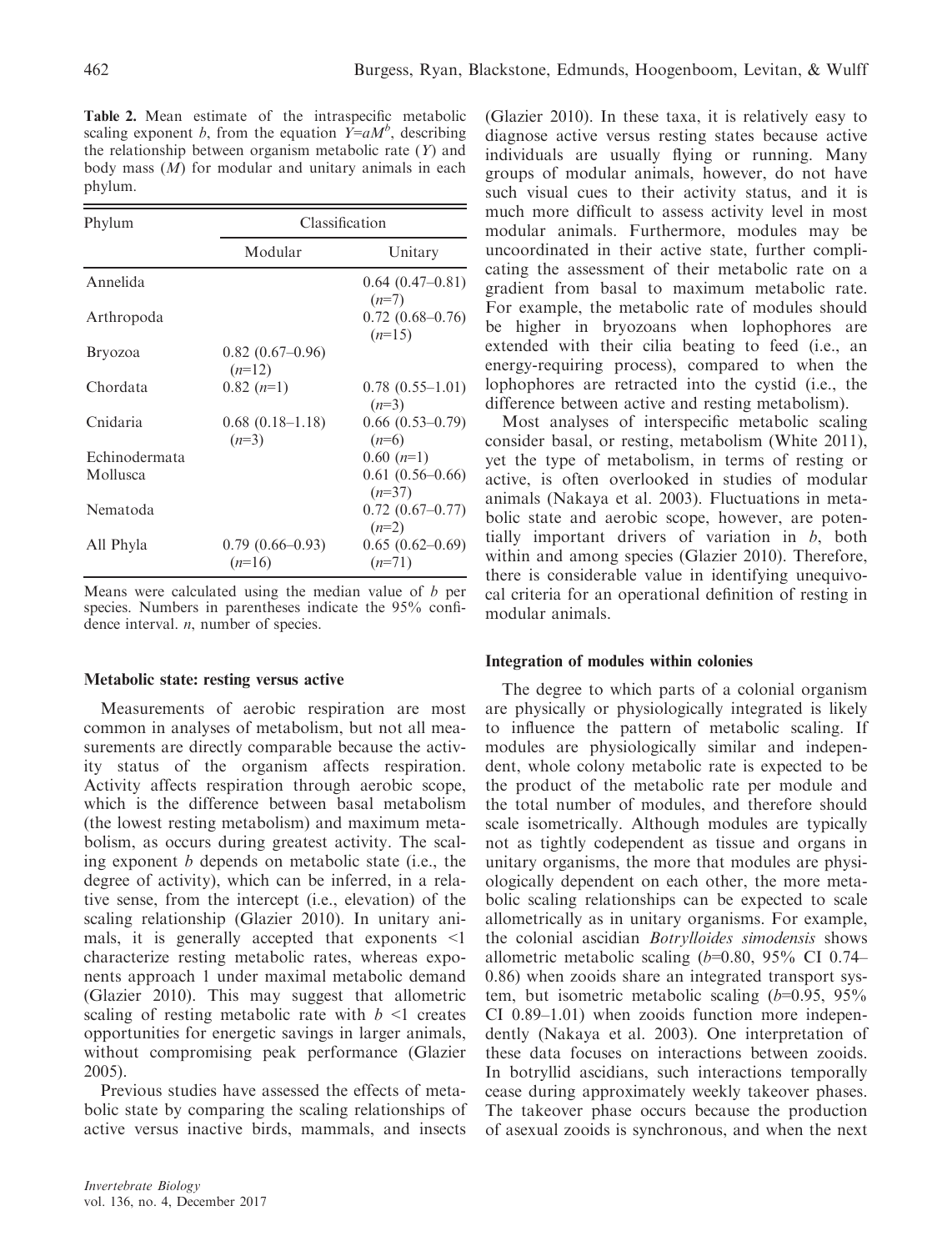generation of zooids starts to grow, the previous generation of zooids is resorbed (Milkman 1967; Nakaya et al. 2003). In the ordinary phase, zooids are arranged in clusters of rings (rosettes), where the excurrent siphon of each zooid opens into a common atrial opening, permitting a more powerful ejection of water than could otherwise be achieved by the excurrent siphon of a single zooid (Milkman 1967; Mukai et al. 1978; Nakaya et al. 2003) (similar to excurrent chimneys in encrusting bryozoans, Von Dassow 2006). During the takeover phase, interactions among zooids cease because the common drainage system of zooid clusters is disrupted, and the hearts in each zooid no longer cooperate to move blood through the common vascular network to which each zooid is connected. Such changes in resource sharing, from high integration to low integration, could explain the transition from allometric to isometric metabolic scaling.

Establishment and maintenance of resource-transport systems may incur high energetic costs, and, therefore, such systems are an important aspect of integration among modules that is fundamental to understanding variation in metabolic scaling in modular animals. For example, during the takeover phase in B. simodensis, Nakaya et al. (2003:1112), point out that "... cells of the growing zooids would show strong metabolic demand and reach maximum metabolic rate." Counterintuitively, the elevation of the regression line of metabolism on colony size declines substantially during the takeover phase, suggesting a lowered metabolic rate (Nakaya et al. 2003:fig. 6). Nakaya et al. (2003:1112) attribute this to an artifact: "Because the mass of the degenerating parent generation is large, it causes the overall specific metabolic rate to decline...." One could, therefore, summarize the life cycle of B. simodensis as alternating between an ordinary phase, with high integration allowing a resting metabolic rate, and a takeover phase, with low integration, and high metabolic rate. In the former phase, allometric exponents may be  $\leq 1$ , while in the latter phase they are  $\sim$ 1.

The insights generated by Nakaya et al. (2003) can illuminate other examples of metabolic scaling in modular invertebrates. In cnidarians, for instance, some taxa employ only cilia in their transport systems, while other taxa exhibit primarily muscle-driven flow (Harmata et al. 2013). As a consequence, these taxa differ strikingly in colony integration. In some colonial octocorals, cilia-driven flow moves fluid continuously throughout the colony, and flow is simultaneously bidirectional, with polyps serving as "roundabouts" (sensu Harmata et al. 2013).

Metabolic demands of transport are evenly distributed among polyps in this design, as is resource acquisition, as these colonies are essentially autotrophic with respect to carbon, and dependent on their Symbiodinium symbionts (Harmata et al. 2013). Conversely, some colonial hydroids employ primarily muscle-driven flow within their transport systems (Dudgeon et al. 1999; Blackstone 2001; Harmata et al. 2013). Polyp contractions are stimulated by feeding, and food-rich fluid is driven from large feeding polyps in the center of colonies to colony edges that largely lack feeding polyps. Additionally, new modules initially are unable to feed until fully developed, so they require active or passive transport of food resources from older polyps to distal polyps. Flow to the periphery is sequentially bidirectional, meaning that feeding is concentrated in the center of the colony, which fuels the higher metabolic demands of polyps at the colony edge (Dudgeon et al. 1999; Blackstone 2001; Harmata et al. 2013).

Other examples may conform to this pattern of resource flow to the colony periphery. For example, in cheilostome bryozoans, metabolites are transported through a conducting system of hollow epithelial tissue (the funiculus), which runs from the gut throughout the zooid, and is associated with communication pores in the interzooid walls that physiologically connect zooids (Brusca et al. 2016). The transport system is compartmentalized by polarized plugs in the pore plate that promote peripheral movement of metabolites. In most encrusting bryozoans, primary modules at the edge of the colony typically bud new primary modules, so the metabolic costs of new modules at the growing edge include growth in addition to assimilation (feeding) and maintenance. In the bryozoan Membranipora membranancea, transport of carbon isotope tracer  $(^{14}C)$  was consistently unidirectional toward peripheral zooids, regardless of whether localized feeding through experimental microinjection occurred in center or edge locations (Miles et al. 1995). Higher metabolic rate in peripheral modules compared to central modules is expected to result in metabolic scaling exponents that depend on the extent of module integration. The DEB theory predicts that b will vary from 0.5 (if the transport of metabolites is slow relative to growth) to 1 (if the transport of metabolites is fast relative to growth) (White et al. 2011). This expectation was realized for the fast-growing encrusting bryozoan Hippoporina indica, in which b was 0.5 (White et al. 2011). A scaling exponent of 0.5 is also expected if the number of actively growing zooids on the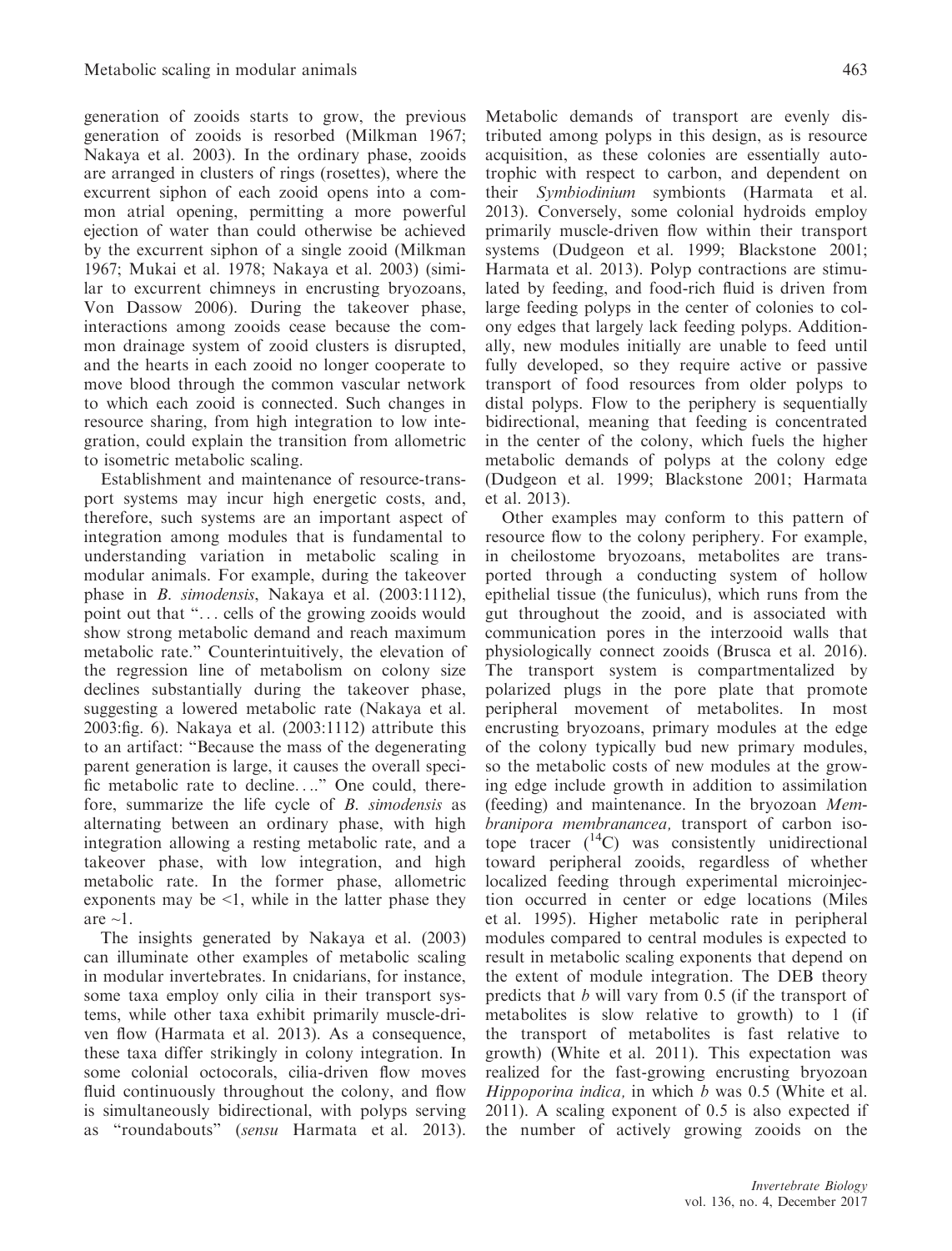periphery increases with area to the power of 0.5, as it does in isomorphic shapes (Glazier 2014a). However, in *H. indica*, and in many other bryozoans (M. membranancea being one exception), older central modules produce ovicells, in which case their metabolic rate does not just include maintenance, so the assumption of higher metabolic rate in peripheral modules compared to central modules is not straightforward.

The ascidian example of metabolic scaling in a modular taxon (Nakaya et al. 2003, 2005) can be used to make predictions concerning the scaling of metabolic rate in other taxa. Colonies consisting of less-integrated modules should exhibit relatively high and stable metabolic rate, and their scaling exponents for metabolism should be  $\sim$ 1. Colonies with a greater degree of integration among modules, such as the hydroids in which muscle-driven flow is stimulated by feeding (Dudgeon et al. 1999; Blackstone 2001; Harmata et al. 2013), may only intermittently exhibit a resting metabolic rate. Therefore, measurements of metabolism during feeding are likely to reveal allometric scaling exponents <1, and perhaps even close to 0.75.

## Growth form and three-dimensional morphologies

Morphology could explain variation in  $b$  by mediating the perimeter length to colony area ratio of the colony, thereby creating surface area across which the relative frequency of modules with differing metabolic rates can vary (Davies 1980). In flat, encrusting, two-dimensional growth forms approximating a disk with homogenous height, and a radius much greater than their height, surface area scales roughly in proportion to volume, promoting isometry. Some colonies that form erect, three-dimensional morphologies grow as sheet-like structures, which is in some ways similar to growth in twodimensional encrusting morphologies. For example, the tissue of most colonial scleractinians occurs as a thin sheet over the surface of a mineral skeleton, so they should share similar surface area to volume ratios of live tissue with some flat two-dimensional morphologies. Likewise, upright, three-dimensional morphologies in some bryozoans can occur as a result of effectively one- or two-dimensional budding of zooids as uniserial (one zooid buds another end on) or multiserial (zooids bud others laterally and distally) growth, and as flat unilaminar (zooids on one side) or bilaminar (zooids on both sides) sheets. For organisms with sheet-like growth, these differences in organismal shape will lead to differences in perimeter length to colony area ratios, the

net effect of which will be variation in metabolic rates of edge versus central modules, and ultimately in the pattern of metabolic scaling (Patterson 1992b; Barnes & Peck 2005; Glazier 2014a; Hartikainen et al. 2014; Hirst et al. 2014; Glazier et al. 2015). Finally, erect, three-dimensional morphology may require increased metabolic demands, relative to encrusting growth forms, to increase structural strength to resist drag forces from water movement.

Colony morphology mediates the way that modules are spatially arranged and can result in amongmodule interference for resources (i.e., self-shading). Three-dimensional morphologies, therefore, are expected to show scaling exponents departing to a greater extent from the expectation of isometry relative to flat, two-dimensional, encrusting growth forms. In three-dimensional colonies, the capacity for modules to capture food (e.g., phytoplankton or zooplankton) typically varies among positions within a colony and with water flow (Okamura 1984; Sebens et al. 1997). Colony shape can also create drag causing lower water flow speeds around and within arborescent colonies that generate thicker boundary layers above the organismal tissue, especially in interstitial spaces among branches (Patterson 1992a; Hoogenboom & Connolly 2009). Such effects alter the microenvironment adjacent to the tissue relative to the ambient seawater, potentially causing modified conditions for  $O_2$ ,  $CO_2$ , and pH (Patterson & Sebens 1991; Reidenbach et al. 2006; Chan et al. 2016). For example, as colonies of the scleractinian Pocillopora verrucosa grow larger, the branches become thicker and more clustered, and metabolic rate per unit surface area of tissue declines (Edmunds & Burgess 2016). For branching colonies, particle capture is lower for central compared with peripheral branches (McFadden 1986; Kim & Lasker 1997), particularly on branch apices (Sebens et al. 1997), or higher in peripheral modules under low water flow but higher in central modules under high water flow (Okamura 1984). In corals, the spaces among branches can develop largely stagnant seawater that quickly is depleted of food and metabolic resources (Chang et al. 2009). These effects can be augmented by variation in module density and tissue thickness within colonies (Wangpraseurt et al. 2016). Self-shading of resource capture is even apparent in modular organisms adopting flat sheet morphologies, where exposure to laminar and unidirectional flow results in high particle capture for modules on the leading edge of the colony, whereas modules behind them have impaired capture success (Buss 1979; Okamura 1985). Sharing resources among modules through an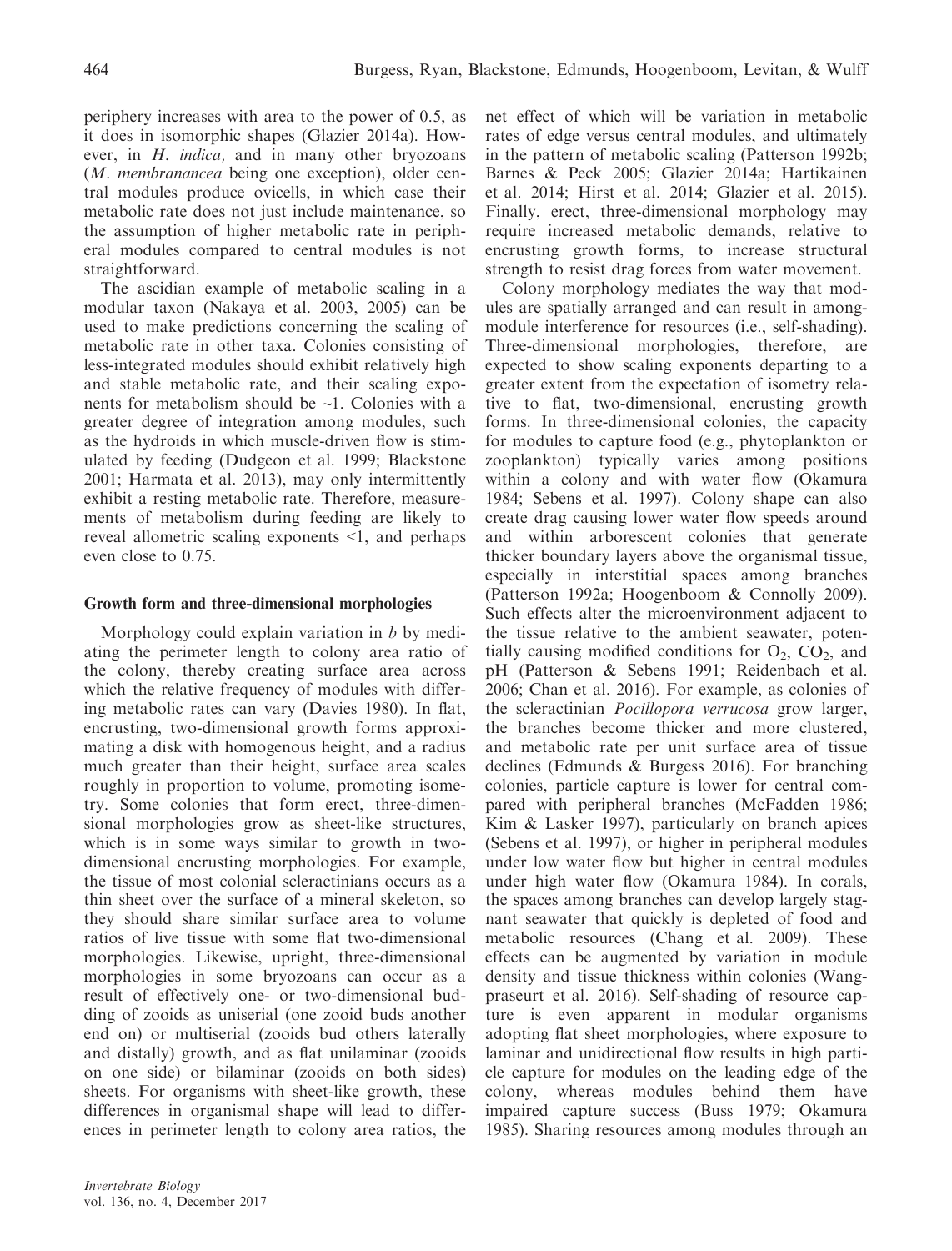effective transport system can ameliorate the effects of self-shading, particularly for morphologies that have high surface area to planar area. However, source and sink dynamics within a colony could also cause whole colony metabolism to scale with a lower exponent. Comparisons of metabolic scaling in three freshwater bryozoans are consistent with the expectation for increased allometry in more erect three-dimensional morphologies (Hartikainen et al. 2014). In the two species with flat, two-dimensional growth forms, metabolism scaled isometrically with size, but scaled allometrically  $(b=0.6)$  in a species producing upright, arborescent colonies (Hartikainen et al. 2014).

Growth rate affects metabolic scaling (Glazier 2005, 2014a; Glazier et al. 2015). For example, DEB theory predicts that colony growth rate modifies the extent to which flat two-dimensional colonies exhibit isometry (White et al. 2011). This prediction arises if metabolic rate in peripheral modules is higher than in central modules, where metabolism in the former includes growth and maintenance, and in the latter includes only growth. For example, a circular growth form is predicted to exhibit increased allometry as the difference in metabolic rate in peripheral versus center modules increases, and to exhibit decreased allometry with slower colony growth (White et al. 2011). For colonies with a similar growth rate, expansion of the periphery into lobes leads to the prediction of a scaling exponent closer to isometry, because such growth increases the perimeter relative to that of a circle of similar area (White et al. 2011; Glazier 2014a). Based on this prediction, White et al. (2011) suggested that the isometric exponent found by Hughes & Hughes (1986) for E. pilosa might also have reflected the lobed and flattened morphology of this species. However, the prediction that growth rate should modify the extent to which encrusting two-dimensional colonies exhibit isometry applies only if there are no central polymorphic zooids (such as ovicells) that rely on resource capture from other zooids in the colony. Such polymorphic zooids may increase metabolic rate of central zooids, and remove the growth-driven differences in metabolic rate between peripheral versus center modules, making it difficult to interpret the cause of scaling.

Interestingly, the two species of flat bryozoan studied by Hartikainen et al. (2014), Lophopus crystallinus and Cristatella mucedo, may have maintained isometry by maintaining metabolic homeostasis in actively growing, peripheral modules as well as in non-growing, central modules. However, this outcome may have been achieved in different ways in the two species. Cristatella mucedo is unusual in that it produces a flat and elongated morphology, in which zooids are produced at the edge on either side of a central strip of degenerating zooids, that Hartikainen et al. (2014) described as a "caterpillar-like" morphology. These colonies increase in length without increasing in width, maintaining similar metabolic rates among modules because most modules remain as peripheral as the colony grows. Colonies of L. crystallinus (also a phylactolaematous bryozoan) have a flat, fan-like morphology, in which budding of new zooids is orientated in a single direction resulting in a larger distal zone of active zooids and a smaller proximal region of degenerating zooids. Because of frequent fission, L. crystallinus potentially exhibits similar metabolic rate in peripheral versus center modules. Colonies of L. crystallinus, generally occur at sizes in which the metabolic discrepancy between peripheral and central polyps is sufficiently small to support functional isometry.

### The role of symbionts

Many modular organisms, across multiple different invertebrate groups, form symbioses. Photosynthetic symbiosis involving nutrient exchange, such as occurs between corals and dinoflagellates from the genus Symbiodinium, could be expected to decrease the reliance on transport networks that circulate resources between modules, because energy is harvested from sunlight through photosynthesis within cells scattered throughout the colony. When photosynthetic symbionts are present within tissues of integrated modules, the scaling of metabolism with colony size potentially might be independent of surface area to volume constraints, and not reliant on fractal circulation networks that underpin some explanations for allometric scaling (e.g., West et al. 1997). At present though, there are insufficient data to test whether  $b$  varies between symbiotic and nonsymbiotic corals.

If the proportional contribution of symbiont biomass to holobiont biomass remains the same over all sizes, and the rate at which host resources are converted into symbiont and host biomass is the same, symbionts are unlikely to influence metabolic scaling. Increases in the proportional contribution of symbiont biomass to holobiont biomass, or changes in the rates at which host resources are converted into symbiont and host biomass across different host sizes, however, could provide a situation in which symbionts alter metabolic scaling in hosts (Poulin & George-Nascimento 2007; Robar et al.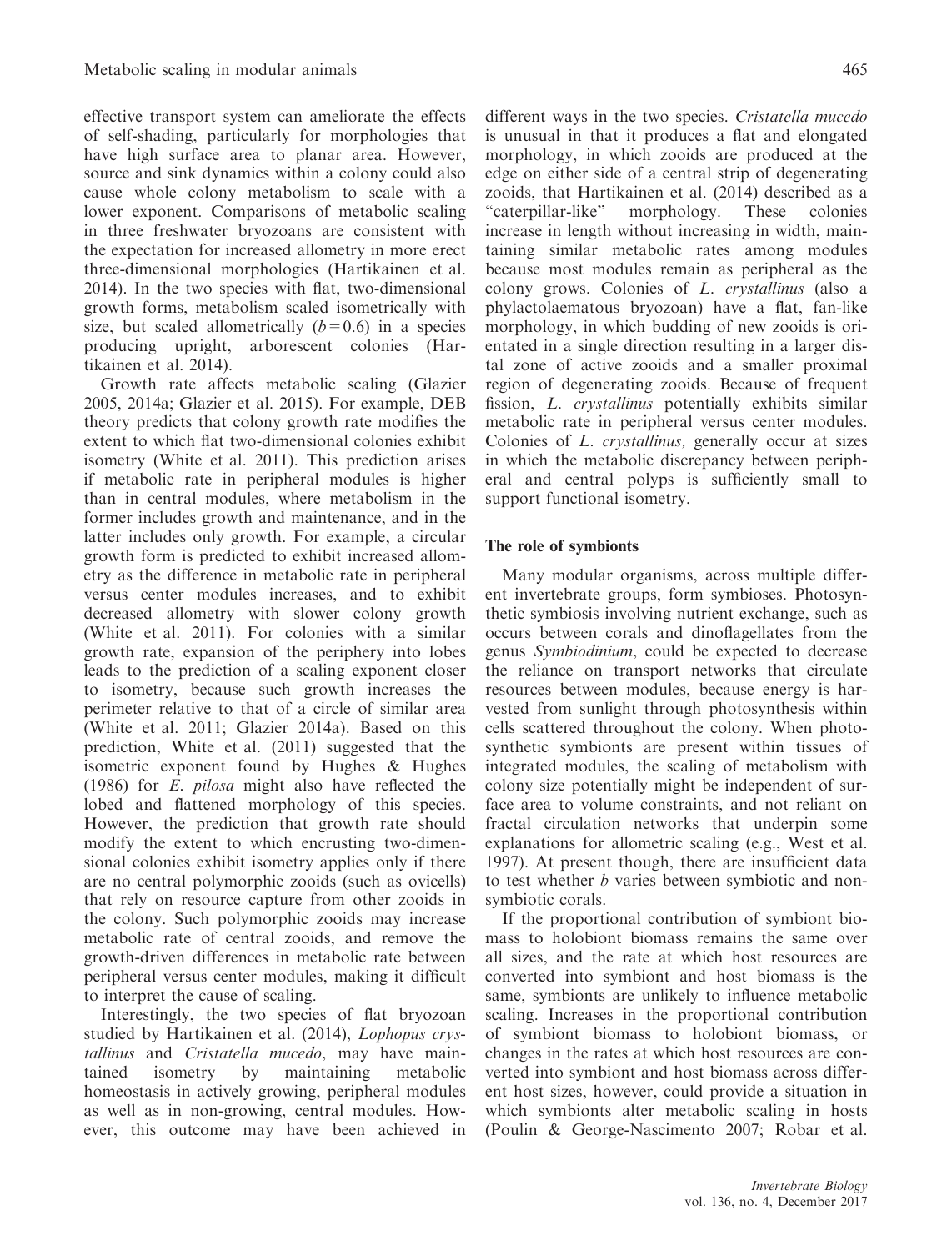2011). While the metabolic rate of symbionts may be modulated by the metabolic rate of the host, as symbionts rely on nitrogen and phosphorus derived from the host, metabolic rate of the host may increase with more symbionts, because they can directly supply the fuel and oxygen necessary for aerobic metabolism (Edmunds & Davies 1988) and moreover can lead to an oversupply of carbon relative to nitrogen and phosphorus. For instance, symbiotic corals in shallow water can release ~40–50% of their photosynthetically fixed carbon daily (e.g., Crossland et al. 1980; Muscatine et al. 1984), and such oversupply suggests measured metabolic rates of some reef corals are likely to be above basal levels. However, the proportional contribution of symbionts to host metabolic rate as host biomass increases is unresolved. Furthermore, photosynthetic symbiosis involving nutrient exchange might prevent consistent measures of metabolism, as well as alter patterns of scaling, in hosts if the symbiosis is mutualistic under some conditions, but parasitic in other conditions (Lesser et al. 2013; Shantz et al. 2016).

The additional resources supplied through translocation of carbon from photosynthetic symbionts to the host might counteract the effects of self-shading that can limit resource acquisition for modules at branch bases or colony centers, thereby providing a more even distribution of resources across the colony. Consequently, morphologies with high tissue surface area relative to planar areas (e.g., branching and foliose) should occur more frequently in symbiotic compared to non-symbiotic taxa in the same taxonomic group (e.g., Coates & Jackson 1987). To explore this pattern, we compiled data describing the colony morphology and photosynthetic symbiont association of 1234 scleractinian corals (see Appendix S1 and references therein; data primarily sourced from Wallace 1999; Cairns 2000; Veron 2000; Huang 2012, [www.coraltraits.org](http://www.coraltraits.org)). These data indicate that 84% of non-symbiotic species are solitary (e.g., Flabellum spp.), and only 16% develop branching, encrusting, or massive morphologies (e.g., Solenosmilia variabilis). By contrast, 94% of symbiotic species produce branching, columnar, encrusting, foliose, or massive colonies, and the morphological diversity observed among symbiotic species is larger than in non-symbiotic species (Fig. 2). Symbiosis is associated with changes in the magnitude and diversity of nutritional resources available to the host, as well as differences in colony morphologies, leading to contrasting predictions about how metabolism should scale with colony size. Photosynthetic symbiosis can be expected to favor isometric scaling if it frees colonies from

constraints associated with resource uptake and circulation. On the other hand, the development of complex three-dimensional colony morphologies associated with symbiosis may increase variation in resource uptake between modules within colonies, and in fact counteract the benefits of symbiosis, leading to allometric scaling with  $b$  influenced by colony shape and growth rate.

# Environmental context

Scaling is not immutable for any one Bauplan, functional group, or species, and is likely to vary in systematic ways as a result of environmental conditions. Of these conditions, potentially the most important are seawater flow and temperature, which provide first principle means by which  $b$  can be changed. Seawater flow is expected to drive variation in scaling relationships because it has interactive effects with organism shape and size, thereby mediating the overall effect of flow (as evaluated by the Reynolds number, Re, which is the ratio of inertial to viscous forces acting on the fluid as it moves past the organism) on organism mass transfer (as measured by the Sherwood number, Sh) (Patterson 1992a,b). Under certain assumptions, a given increase in flow speed and/or colony size should increase the flux of metabolic products according to  $Sh=aRe^b$  (Patterson 1992a,b). Together, covariation in Re and Sh is expected to drive allometric scaling of metabolism, with exponents varying in predictable ways depending on organism size, shape, and flow regime (Hoogenboom & Connolly 2009).

Seawater temperature also should have direct and predictable effects on the metabolism of poikilotherms, at least until the threshold temperature is reached. Such variation will alter the elevation (a) of scaling relationships, and might promote changes in the relative importance of the surface area (i.e.,  $b=\frac{2}{3}$ ) and mass (i.e.,  $b=1$ ) limits to scaling relationships as a function of the magnitude of metabolism (Glazier 2010, 2014b). Temperature variation might also influence metabolic scaling coefficients (Barnes & Peck 2005, Glazier 2010, 2014a; White et al. 2011; Barneche et al. 2017). The DEB theory predicts that metabolic scaling exponents should be higher (more isometric) in cooler temperatures, such as higher latitudes or in winter months, because of slower growth (White et al. 2011). The MLB hypothesis predicts that metabolic scaling exponents should be higher in cooler temperatures because of decreases in metabolic rate (Glazier 2010, 2014a).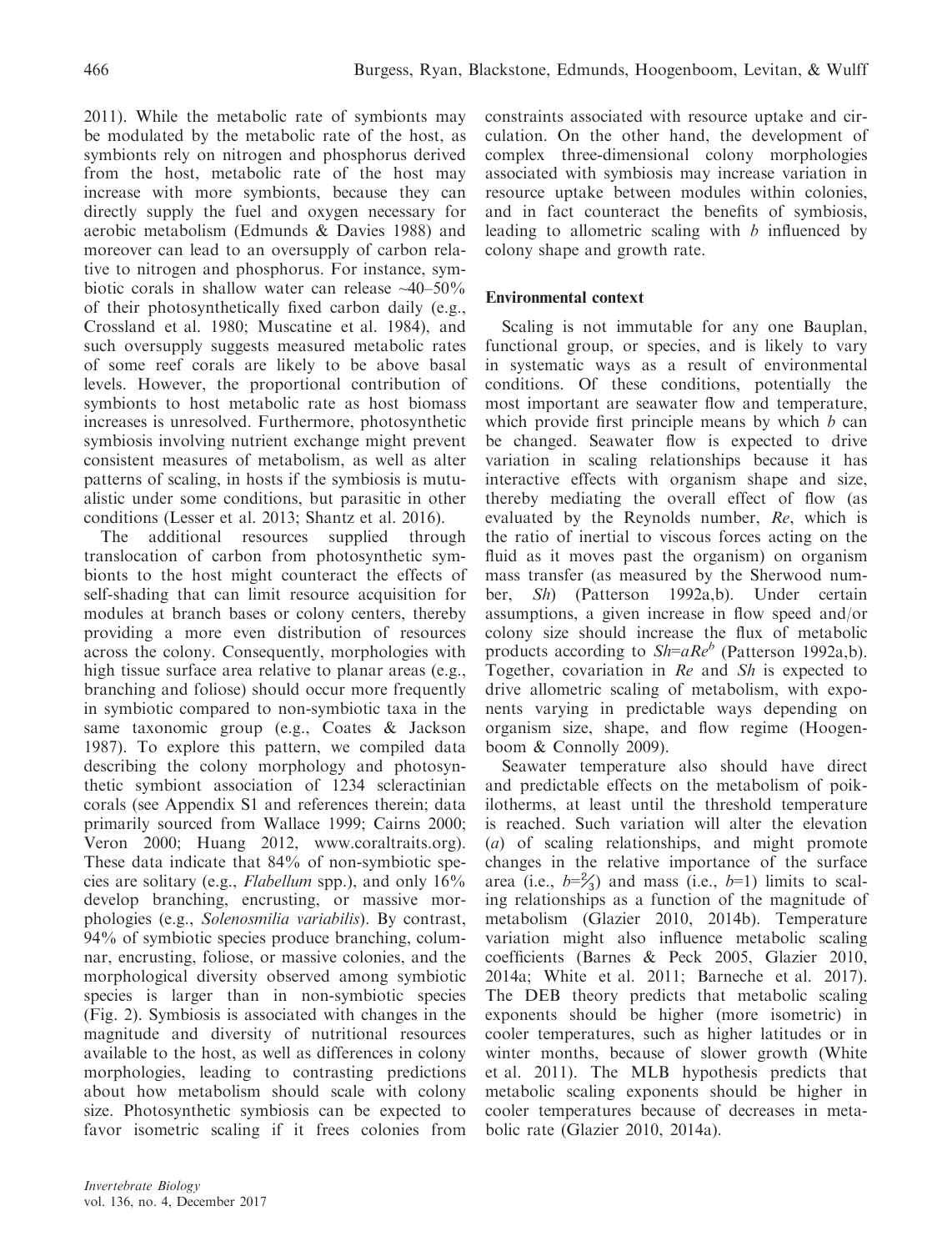

Fig. 2. Relative frequencies of colony morphologies for scleractinian coral species, (A) without photosymbionts and; (B) with photosymbionts (including both obligate and facultative associations). "Encrusting" refers to polyps forming a thin layer over existing substratum; "branching" refers to the production of upright, bifurcating branches from an encrusting base; "columnar" refers to production of thick, non-bifurcating branches; "massive" refers to production of an approximately hemispherical skeleton and includes colonies with some encrusting areas, "foliose" refers to the production of laminae that may be horizontal or vertically oriented; "free-living" refers to morphologies that are colonial but not attached to the substratum; and "solitary" refers to single polyps, which may be either attached or free-living (see Appendix S1 and references therein; data primarily sourced from Wallace 1999; Cairns 2000; Veron 2000; Huang 2012, [www.coraltraits.org](http://www.coraltraits.org)).

## Future directions

As other researchers have also noted, future experimental analyses of metabolic scaling in modular organisms will be more valuable than additional analyses of statistical relationships between metabolism and body size (Glazier 2005, 2010, 2014a; Nakaya et al. 2005; White et al. 2011; Kearney & White 2012; Barneche et al. 2017). Carefully designed experiments with modular taxa can allow explicit tests of the mechanisms hypothesized to cause variation in metabolic scaling in ways that are difficult, or impossible, in unitary organisms. The issues detailed in the preceding sections make it clear that many questions pertaining to the causes and consequences of variation in metabolic scaling remain to be resolved. Two issues we consider to be important in designing experiments and making comparisons are discussed below.

#### Manipulate metabolic states

Metabolic or physiological state (i.e., resting vs. active state) is a potentially important source of

variance driving variation in metabolic scaling exponents in modular animals. While inferences can be made about metabolic state from variability in estimates of the elevation of scaling relationships in multiple studies (Glazier 2010), more definitive insight must come from organisms that are quantitatively exercised (e.g., running mammals or flying insects) (Glazier 2014b). For unitary organisms whose functional biology is well understood, it is relatively easy to determine what factors induce metabolic demand, and when such organisms are resting. Conversely, the functional biology of many colonial organisms remains poorly characterized and this impedes assessment of activity levels.

Potential means to address the issue of metabolic or physiological state include the use of standardized conditions under which metabolism is measured. For example, a fixed starvation period determined through titration of metabolism against time to identify the inverse asymptote of metabolism can be used to understand metabolic state, and potentially to identify a state under which resting metabolism can operationally be defined. Metabolic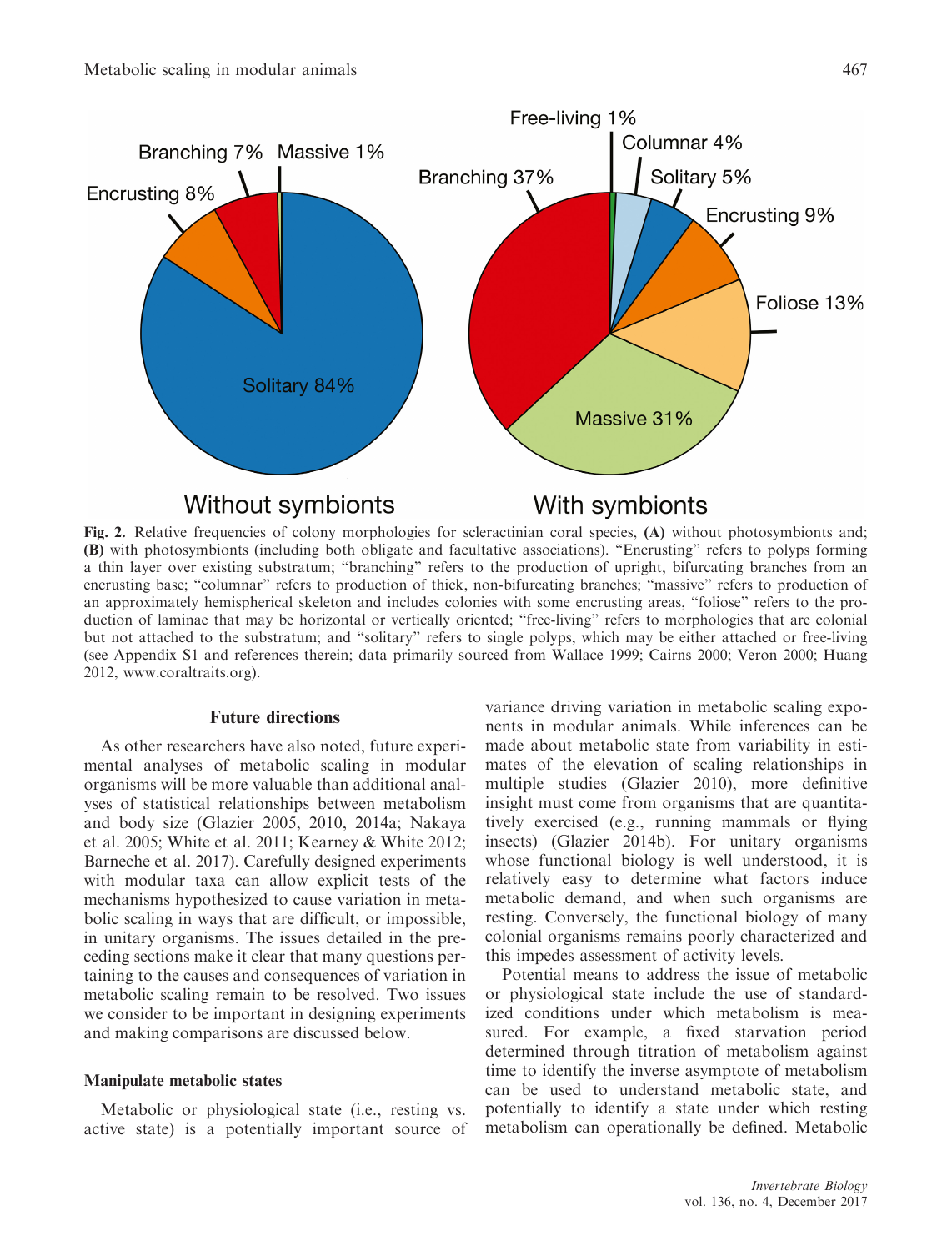uncouplers (Blackstone 2003) have potentially insightful roles in studying scaling of maximal metabolic rate and aerobic scope. The well-characterized mitochondrial metabolic states (Chance & Williams 1956) may provide another opportunity to understand aerobic scope and scaling. One could induce a minimal metabolic rate (state 2 [after Chance & Williams 1956]) in an organism through starvation (Jacobson et al. 2016), and also induce maximal metabolic rate (state 3) using chemical uncouplers of oxidative phosphorylation (Blackstone 2003). By characterizing these endpoints and measuring where the unmanipulated metabolic rate lies between them, stronger insights into the nature of metabolic scaling could be obtained. Under conditions of maximal metabolic demand, scaling exponents can approach 1 (Glazier 2010). This may suggest that resting metabolic rate confers beneficial energetic savings for larger animals, without compromising the capacity for aerobic scope (i.e., peak performance). If so, resting metabolic rate could be viewed as an adaptation derived by tightly integrated unitary animals to facilitate larger sizes. Understanding whether, and when, modular animals display this kind of adaptation will be a key result of such studies.

# Define and measure module integration

Objective comparisons between organisms with respect to degree of integration require a closer consideration of what is meant by integration. Situations where modules are integrated versus not integrated may only be clear in some taxa (e.g., Nakaya et al. 2003). An overall evaluation of the degree of integration within modular organisms should include these variables: the coordination of rapid whole-organism responses to external stimuli; the degree to which loss of parts impedes whole-organism performance; differential importance of parts to overall functioning (i.e., division of labor); regeneration of lost parts; and efficiency of resource-transport networks in subsidizing portions of the organism that are not directly involved in resource acquisition (for sponges, Hartman & Reiswig 1973; Wulff 2006, 2010). By including all of these variables in an evaluation of integration, it should be possible to make objective, and biologically meaningful, comparisons of the degree of internal integration among organisms sharing a modular design. Defining the extent to which modular organisms differ in the degree of integration would provide the means to experimentally test how regeneration or division of labor influences

metabolic rate. While the multidimensional nature of the concept of integration makes it unlikely that a single classification scheme can be devised that would be appropriate for all taxa, relative integration among species could be considered.

# **Conclusions**

Metabolic scaling varies among modular animals. Although some fraction of this variability might be a product of methodological variation, we contend that variability in intraspecific scaling exponents for modular animals is an important part of the biological signal, and not simply a component of the residual variance to be ignored as noise. Therefore, there is more to be gained by embracing the variation in intraspecific metabolic scaling exponents among species and attempting to explain it based on organism biology, rather than seeking a single value of  $b$ , from which departures in empirical value are measured (Glazier 2010, 2014a). This has important implications for the need to scale-up organismic studies to predict community and ecosystem responses to climate change and ocean acidification (Brown et al. 2004; Pandolfi et al. 2011; Bruno et al. 2015).

Modular animals differ in their degree of internal integration, growth form, association with photosynthetic symbionts, environmental sensitivity (e.g., water flow and temperature), and physiology. The multiple causes for variation in metabolic scaling can be studied with consideration of modular biology and careful application of suitable experimentation. An advantage of studying metabolic scaling in modular organisms is that whole-organism size can be experimentally increased or decreased. A lingering limitation, however, is that it is still difficult to experimentally alter the size of individual modules, so manipulating this aspect of the size of modular animals suffers a constraint similar to studies based on manipulating the size of unitary organisms. Nonetheless, metabolic rate may not always be equal in all repeated modules of similar size, and not all modules have the same metabolic requirement or access to resources. Therefore, a colonial modular design does not guarantee freedom from allometry. This has important implications, both in understanding the biology of metabolic scaling and in the ecology and evolution of modularity. It is worth emphasizing that despite limited available data, variation in  $b$  emerges among modular taxa, highlighting the need to explain variation in metabolic scaling.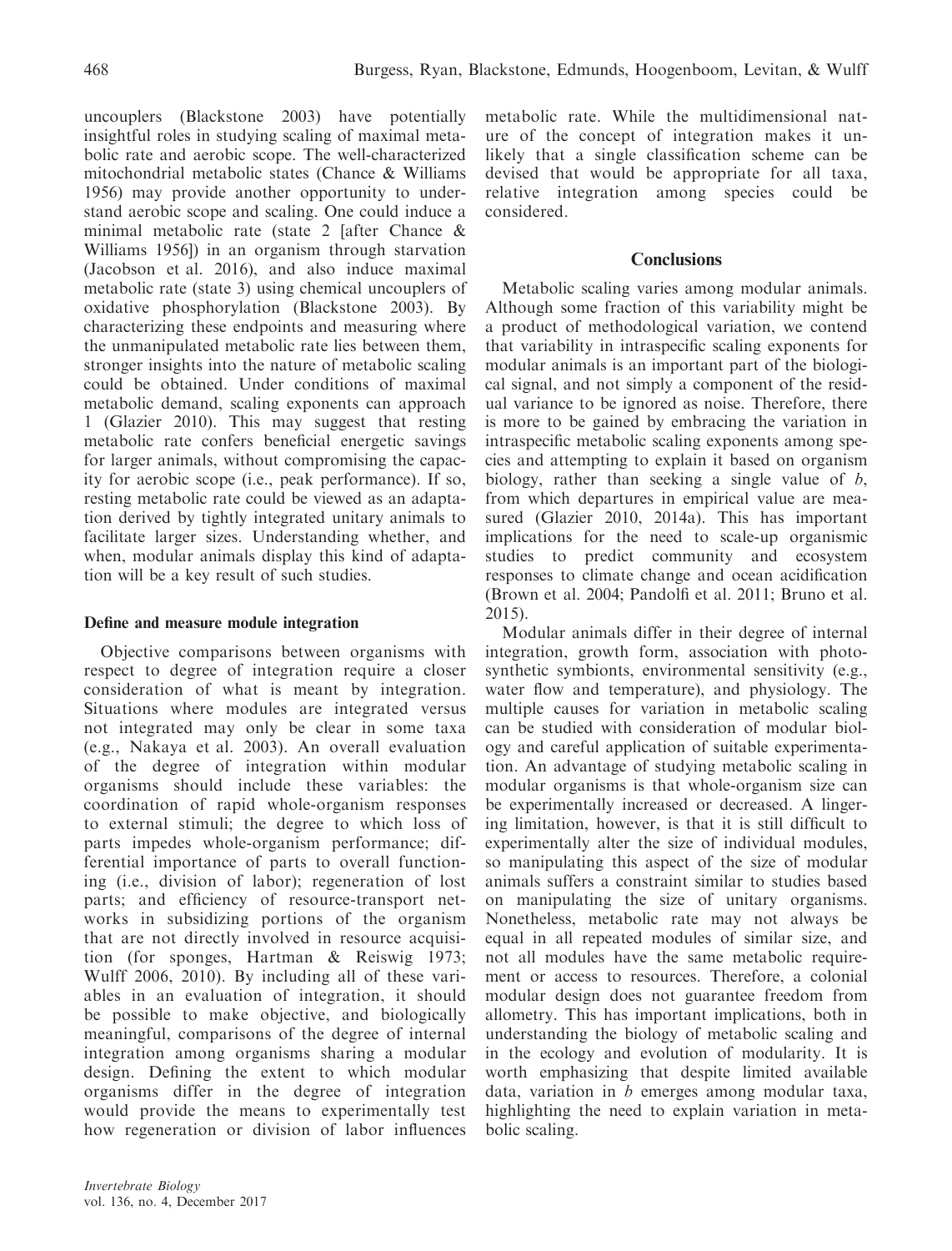Acknowledgments. We thank four anonymous reviewers for providing comments that greatly improved the final manuscript. This contribution is a product of the 2016 Mote Research Working Group, held in June at St George Island, Florida. The workshop was made possible by the William R. and Lenore Mote Eminent Scholar Chair in Marine Biology endowment at Florida State University. We thank the Apalachicola National Estuarine Research Reserve for the use of their meeting room. All authors declare no conflict of interest.

#### References

- Agutter PS & Wheatley DN 2004. Metabolic scaling: consensus or controversy? Theor. Biol. Med. Model. 1: 13.
- Banavar JR, Moses ME, Brown JH, Damuth J, Rinaldo A, Sibly RM, & Maritan A 2010. A general basis for quarter-power scaling in animals. Proc. Natl Acad. Sci. USA 107: 15816–15820.
- Barneche DR, White CR, & Marshall DJ 2017. Temperature effects on mass-scaling exponents in colonial animals: a manipulative test. Ecology 98: 103–111.
- Barnes DKA & Peck LS 2005. Extremes of metabolic strategy in Antarctic Bryozoa. Mar. Biol. 147: 979–988.
- Blackstone NW 2001. Redox state, reactive oxygen species and adaptive growth in colonial hydroids. J. Exp. Biol. 204: 1845–1853.
- ———— 2003. Redox signaling in the growth and development of colonial hydroids. J. Exp. Biol. 206: 651–658.
- 2007. A food's-eye view of the transition from basal metazoans to bilaterians. Integr. Comp. Biol. 47: 724–733.
- Blackstone NW, & Bridge DM 2005. Model systems for environmental signaling. Integr. Comp. Biol. 45: 605– 614.
- Brown JH, Gillooly JF, Allen AP, Savage VM, & West GB 2004. Toward a metabolic theory of ecology. Ecology 85: 1771–1789.
- Brown JH, West GB, & Enquist BJ 2005. Yes, West, Brown and Enquist's model of allometric scaling is both mathematically correct and biologically relevant. Funct. Ecol. 19: 735–738.
- Bruno JF, Carr LA, & O'Connor MI 2015. Exploring the role of temperature in the ocean through metabolic scaling. Ecology 96: 3126–3140.
- Brusca RC, Moore W, & Shuster SM 2016. Invertebrates. 3rd ed. Sinauer Associates, Inc., Sunderland, MA. 1104 pp.
- Buss LW 1979. Bryozoan overgrowth interactions—the interdependence of competition for space and food. Nature 281: 475–477.
- Cairns SD 2000. A revision of the shallow water azooxanthellate scleractinia of the western Atlantic. Studies of the Natural History of the Caribbean Region 75: 1–231.
- Carter MC, Gordon DP, & Gardner JPA 2010. Polymorphism and variation in modular animals: Morphometric and density analyses of bryozoan avicularia. Mar. Ecol. Prog. Ser. 399: 117–130.
- Chadwick-Furman NE & Weissman IL 1995. Life history plasticity in chimaeras of the colonial ascidian Botryllus schlosseri. Proc. R. Soc. Lond. B Biol. Sci. 262: 157– 162.
- Chan NCS, Wangpraseurt D, Kühl M, & Connolly SR 2016. Flow and coral morphology control coral surface pH: implications for the effects of ocean acidification. Front. Mar. Sci. 3: 384.
- Chance B, & Williams GR 1956. The respiratory chain and oxidative phosphorylation. In: Advances in Enzymology and Related Areas of Molecular Biology. Vol. 17. Nord FF, ed., pp. 65–135. Interscience Publishers, Inc., New York.
- Chang S, Elkins C, Alley M, Eaton J, & Monismith S 2009. Flow inside a coral colony measured using magnetic resonance velocimetry. Limnol. Oceanogr. 54: 1819–1827.
- Clarke A & Johnston NM 1999. Scaling of metabolic rate with body mass and temperature in teleost fish. J. Anim. Ecol. 68: 893–905.
- Coates AG & Jackson JBC 1987. Clonal growth, algal symbiosis, and reef formation by corals. Paleobiology 13: 363–378.
- Crossland CJ, Barnes DJ, & Borowitzka MA 1980. Diurnal lipid and mucus production in the staghorn coral Acropora acuminata. Mar. Biol. 60: 81–90.
- Davies PS 1980. Respiration in some Atlantic reef corals in relation to vertical distribution and growth form. Biol. Bull. 158: 187–194.
- Davison J 1955. Body weight, cell surface, and metabolic rate in anuran Amphibia. Biol. Bull. 109: 407–419.
- Dodds PS, Rothman DH, & Weitz JS 2001. Re-examination of the "3/4-law" of metabolism. J. Theor. Biol. 209: 9–27.
- Dudgeon S, Wagner A, Vaišnys JR, & Buss LW 1999. Dynamics of gastrovascular circulation in the hydrozoan Podocoryne carnea: The one-polyp case. Biol. Bull. 196: 1–17.
- Edmunds PJ & Burgess SC 2016. Size-dependent physiological responses of the branching coral Pocillopora verrucosa to elevated temperature and  $pCO<sub>2</sub>$ . J. Exp. Biol. 219: 3896–3906.
- Edmunds PJ & Davies PS 1988. Post-illumination stimulation of respiration rate in the coral Porites porites. Coral Reefs 7: 7–9.
- Ehnes RB, Rall BC, & Brose U 2011. Phylogenetic grouping, curvature and metabolic scaling in terrestrial invertebrates. Ecol. Lett. 14: 993–1000.
- Esteve-Altava B 2016. In search of morphological modules: a systematic review. Biol. Rev.. 92: 1332–1347.
- Glazier DS 2005. Beyond the "3/4-power law": variation in the intra- and interspecific scaling of metabolic rate in animals. Biol. Rev. 80: 611–662.
- 2010. A unifying explanation for diverse metabolic scaling in animals and plants. Biol. Rev. 85: 111– 138.
- 2014a. Metabolic scaling in complex living systems. Systems 2: 451–540.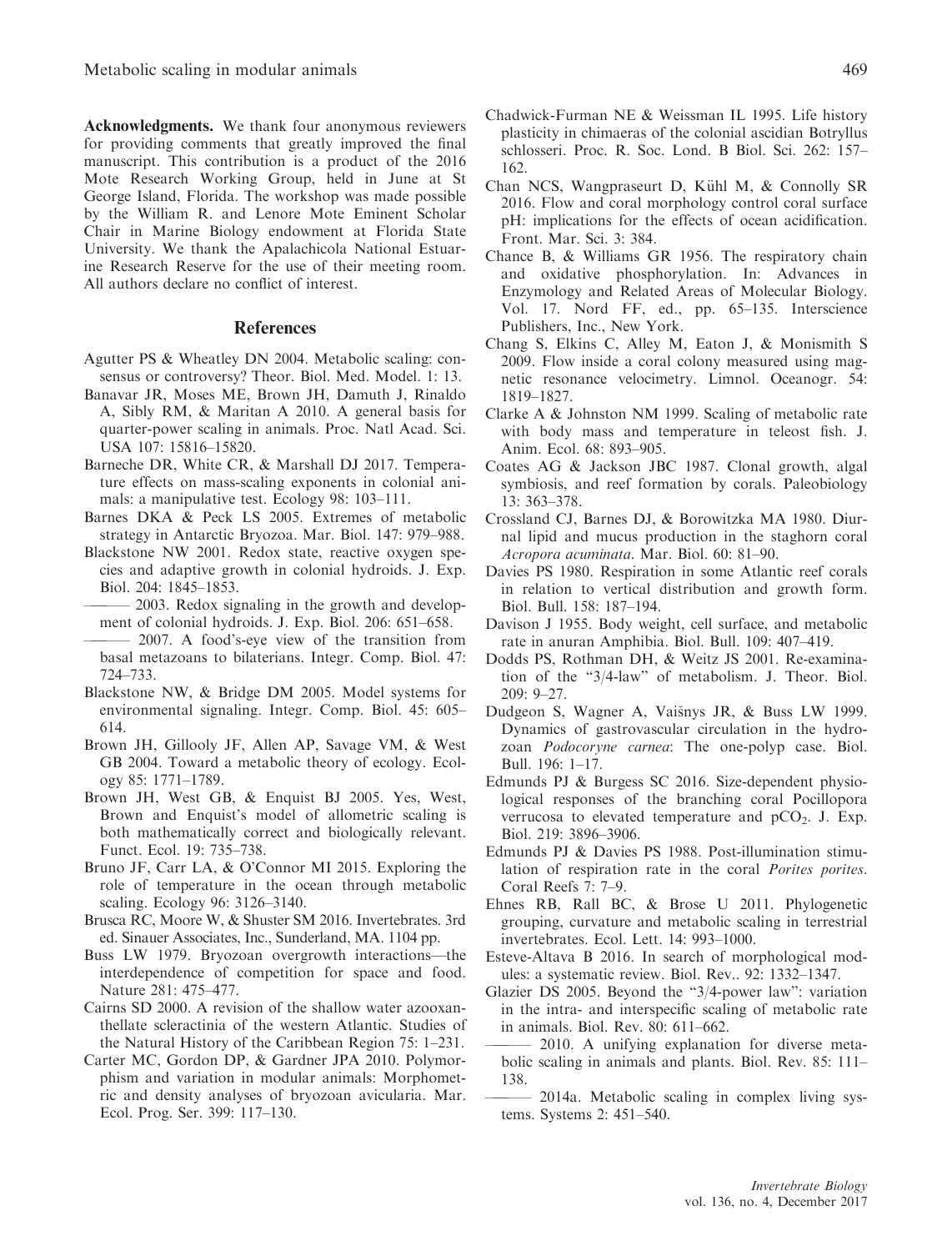$-2014b$ . Scaling of metabolic scaling within physical limits. Systems 2: 425–450.

- 2015. Is metabolic rate a universal "pacemaker" for biological processes? Biol. Rev. 90: 377–407.
- Glazier DS, Hirst AG, & Atkinson D 2015. Shape shifting predicts ontogenetic changes in metabolic scaling in diverse aquatic invertebrates. Proc. R. Soc. Lond. B Biol. Sci. 282. [https://doi.org/10.1098/rspb.2014.2302.](https://doi.org/10.1098/rspb.2014.2302)
- Grosberg RK, Levitan DR, & Cameron BB 1996. Evolutionary genetics of allorecognition in the colonial hydroid Hydractinia symbiolongicarpus. Evolution 50: 2221–2240.
- Harmata KL, Parrin AP, Morrison PR, Mcconnell KK, Bross LS, & Blackstone NW 2013. Quantitative measures of gastrovascular flow in octocorals and hydroids: Toward a comparative biology of transport systems in cnidarians. Invertebr. Biol. 132: 291–304.
- Harper JL 1977. Population biology of plants. Academic Press Inc, London. 892 pp.
- Hart SP & Keough MJ 2009. Does size predict demographic fate? Modular demography and constraints on growth determine response to decreases in size. Ecology 90: 1670–1678.
- Hartikainen H, Humphries S, & Okamura B 2014. Form and metabolic scaling in colonial animals. J. Exp. Biol. 217: 779–786.
- Hartman WD, & Reiswig HM 1973. The individuality of sponges. In: Animal Colonies. Boardman RS, ed., pp. 567–584. Dowdon, Hutchinson, and Ross, Stroudsberg, PA.
- Harvell CD 1994. The evolution of polymorphism in colonial invertebrates and social insects. Q. Rev. Biol. 69: 155–185.
- Hirst AG, Glazier DS, & Atkinson D 2014. Body shape shifting during growth permits tests that distinguish between competing geometric theories of metabolic scaling. Ecol. Lett. 17: 1274–1281.
- Hoogenboom MO & Connolly SR 2009. Defining fundamental niche dimensions of corals: synergistic effects of colony size, light, and flow. Ecology 90: 767–780.
- Huang D 2012. Threatened reef corals of the world. PLoS ONE 7: e34459.
- Hughes DJ, & Hughes RN 1986. Metabolic implications of modularity: studies on the respiration and growth of Electra pilosa. Phil. Trans. R. Soc. Lond. B 313:23–29.
- Hughes RN 2005. Lessons in modularity: the evolutionary ecology of colonial invertebrates. Sci. Mar. 69: 169–179.
- Jackson JBC 1977. Competition on marine hard substrata: the adaptive significance of solitary and colonial strategies. Am. Nat. 111: 743–767.
- Jackson JBC & Coates AG 1986. Life cycles and evolution of clonal (modular) animals. Philos. Trans. R. Soc. Lond. B Biol. Sci. 313: 7–22.
- Jacobson LM, Edmunds PJ, Muller EB, & Nisbet RM 2016. The implications of reduced metabolic rate in a resource-limited coral. J. Exp. Biol. 219: 870–877.
- Jokiel PL & Morrissey JI 1986. Influence of size on primary production in the reef coral Pocillopora damicornis and the macroalga Acanthophora spicifera. Mar. Biol. 91: 15–26.
- Kearney MR & White CR 2012. Testing metabolic theories. Am. Nat. 180: 546–565.
- Killen SS, Atkinson D, & Glazier DS 2010. The intraspecific scaling of metabolic rate with body mass in fishes depends on lifestyle and temperature. Ecol. Lett. 13: 184–193.
- Kim K & Lasker HR 1997. Flow-mediated resource competition in the suspension feeding gorgonian Plexaura homomalla (Esper). J. Exp. Mar. Bioi. Ecol. 215: 49–64.
- Kleiber M 1932. Body size and metabolism. Hilgardia 6: 315–353.
- ———— 1961. The Fire of Life: An Introduction to Animal Energetics. Wiley, New York. 454 pp.
- Kooijman SALM 2010. Dynamic Energy Budget Theory for Metabolic Organisation. Cambridge University Press, New York, NY. 514 pp.
- Kozłowski J & Konarzewski M 2004. Is West, Brown and Enquist's model of allometric scaling mathematically correct and biologically relevant? Funct. Ecol. 18: 283–289.
- Kozłowski J, Konarzewski M, & Gawelczyk a T 2003. Cell size as a link between noncoding DNA and metabolic rate scaling. Proc. Natl Acad. Sci. USA 100: 14080–14085.
- Krogh A 1916. The Respiratory Exchange of Animals and Man. Longmans, Green, London, UK. 173 pp.
- Lesser MP, Stat M, & Gates RD 2013. The endosymbiotic dinoflagellates (Symbiodinium sp.) of corals are parasites and mutualists. Coral Reefs 32: 603–611.
- Maino JL, Kearney MR, Nisbet RM, & Kooijman SALM 2014. Reconciling theories for metabolic scaling. J. Anim. Ecol. 83: 20–29.
- McFadden CS 1986. Colony fission increases particle capture rates of a soft coral: advantages of being a small colony. J. Exp. Mar. Biol. Ecol. 103: 1–20.
- McKechnie AE & Wolf BO 2004. The allometry of avian basal metabolic rate: good predictions need good data. Physiol. Biochem. Zool. 77: 502–521.
- Miles JS, Harvell CD, Griggs CM, & Eisner S 1995. Resource translocation in a marine bryozoan: quantification and visualization of 14C and 35S. Mar. Biol. 122: 439–445.
- Milkman R 1967. Genetic and developmental studies on Botryllus schlosseri. Biol. Bull. 132: 229–243.
- Mukai H, Sugimoto K, & Taneda Y 1978. Comparative studies on the circulatory system of the compound ascidians, Botryllus, Botrylloides and Symplegma. J. Morphol. 157: 49–77.
- Muñoz MR & Cancino JM 1989. Consecuencias del tamaño colonial en la tasa metabólica de Cauloramphusspiniferum (Bryozoa). Revista Chilena de Historia Natural 62: 205–216.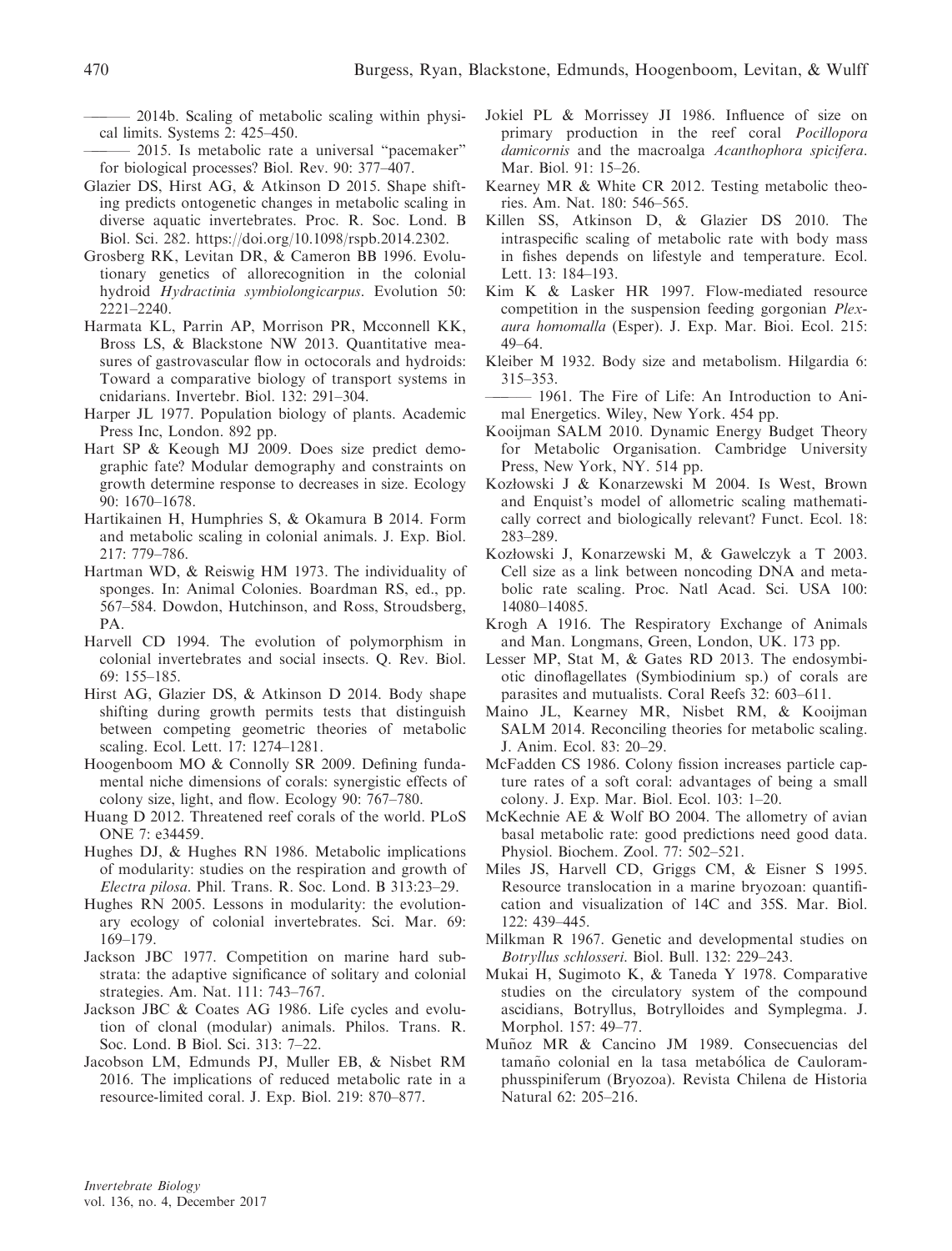- Muscatine L, Falkowski PG, Porter JW, & Dubinsky Z 1984. Fate of photosynthetic fixed carbon in light- and shade-adapted colonies of the symbiotic coral Stylophora pistillata. Proc. Biol. Sci. 222: 181–202.
- Nakaya F, Saito Y, & Motokawa T 2003. Switching of metabolic-rate scaling between allometry and isometry in colonial ascidians. Proc. Biol. Sci. 270: 1105–1113.
- 2005. Experimental allometry: effect of size manipulation on metabolic rate of colonial ascidians. Proc. Biol. Sci. 272: 1963–1969.
- Nisbet RM, Muller EB, Lika K, & Kooijman SALM 2000. From molecules to ecosystems through dynamic energy budget models. J. Anim. Ecol. 69: 913–926.
- Okamura B 1984. The effects of ambient flow velocity, colony size, and upstream colonies on the feeding success of bryozoa. I. Bugula stolonifera Ryland, an arborescent species. J. Exp. Mar. Biol. Ecol. 83: 179–193.
- 1985. The effects of ambient flow velocity, colony size, and upstream colonies on the feeding success of Bryozoa. II. Conopeum reticulum (Linnaeus), an encrusting species. J. Exp. Mar. Biol. Ecol. 89: 69–80.
- Oviedo NJ, Newmark PA, & Sanchez Alvarado A 2003. Allometric scaling and proportion regulation in the freshwater planarian Schmidtea mediterranea. Dev. Dyn. 226: 326–333.
- Pandolfi JM, Connolly SR, Marshall DJ, & Cohen AL 2011. Projecting coral reef futures under global warming and ocean acidification. Science 333: 418–422.
- Patterson MR 1992a. A chemical engineering view of cnidarian symbioses. Integr. Comp. Biol. 32: 566–582.
- 1992b. A mass transfer explanation of metabolic scaling relations in some aquatic invertebrates and algae. Science 255: 1421–1423.
- Patterson MR & Sebens KP 1991. In situ measurements of flow effects on primary production and dark respiration in reef corals. Limnol. Oceanogr. 36: 936–948.
- Poulin R & George-Nascimento M 2007. The scaling of total parasite biomass with host body mass. Int. J. Parasitol. 37: 359–364.
- Price CA, Enquist BJ, & Savage VM 2007. A general model for allometric covariation in botanical form and function. Proc. Natl Acad. Sci. USA 104: 13204–13209.
- Reich PB, Tjoelker MG, Machado JL, & Oleksyn J 2006. Universal scaling of respiratory metabolism, size and nitrogen in plants. Nature 439: 457–461.
- Reidenbach MA, Koseff JR, Monismith SG, Steinbuck JV, & Genin A 2006. The effects of waves and morphology on mass transfer within branched reef corals. Limnol. Oceanogr. 51: 1134–1141.
- Reiswig HM 1974. Water transport, respiration and energetics of three tropical marine sponges. J. Exp. Mar. Biol. Ecol. 14: 231–249.
- Robar N, Murray DL, & Burness G 2011. Effects of parasites on host energy expenditure: the resting metabolic rate stalemate. Can. J. Zool. 89: 1146–1155.
- Savage VM, Gillooly JF, Woodruff WH, West GB, Allen AP, Enquist BJ, & Brown JH 2004. The predominance of quarter-power scaling in biology.
- Schmidt-Nielsen K 1984. Scaling: Why is Animal Size so Important? Cambridge University Press, Cambridge, UK. 241 pp.
- Sebens KP 1987. The ecology of indeterminate growth in animals. Annu. Rev. Ecol. Systematics. 18: 371–407.
- Sebens KP, Witting J, & Helmuth B 1997. Effects of water flow and branch spacing on particle capture by the reef coral Madracis mirabills (Duchassaing and Michelotti). J. Exp. Mar. Biol. Ecol. 211: 1– 28.
- Shantz AA, Lemoine NP, & Burkepile DE 2016. Nutrient loading alters the performance of key nutrient exchange mutualisms. Ecol. Lett. 19: 20–28.
- Silen L 1977. Polymorphism. In: Biology of Bryozoans. Woollacott RM & Zimmer RK, eds., pp. 183–231. Academic Press, Inc., New York.
- Speakman JR 1998. The history and theory of the doubly labeled water technique. Am. J. Clin. Nutr. 68: 932S– 938S.
- Stokes DR 1974. Physiological studies of conducting systems in the colonial hydroid Hydractinia echinata 1. Polyp specialization. J. Exp. Zool. 190: 1–8.
- Van Der Meer J 2006. Metabolic theories in ecology. Trends Ecol. Evol. 21: 136–140.
- Veron JEN 2000. Corals of the World. Australian Institute of Marine Science and CRR Ald Pty Ltd, Australia.
- Vollmer SV & Edmunds PJ 2000. Allometric scaling in small colonies of the scleractinian coral Siderastrea siderea (Ellis and Solander). Biol. Bull. 199: 21–28.
- Von Dassow M 2006. Function-dependent development in a colonial animal. Biol. Bull. 211: 76–82.
- Vuorisalo T & Tuomi J 1986. Unitary and modular organisms: criteria for ecological division. Oikos 47: 382.
- Wallace CC 1999. Staghorn Corals of the World: A Revision of the Genus Acropora. CSIRO Publishing, Collingwood, Australia.
- Wangpraseurt D, Pernice M, Guagliardo P, Kilburn MR, Clode PL, Polerecky L, & Kühl M 2016. Light microenvironment and single-cell gradients of carbon fixation in tissues of symbiont-bearing corals. ISME J. 10: 788–792.
- West GB, Brown JH, & Enquist BJ 1997. A general model for the origin of allometric scaling laws in biology. Science 276: 122–126.
- West GB, Enquist BJ, & Brown JH 1999. The fourth dimension of life: fractal geometry and allometric scaling of organisms. Science 284: 1677–1679.
- White CR 2011. Allometric estimation of metabolic rates in animals. Comp. Biochem. Physiol. A Mol. Integr. Physiol. 158: 346–357.
- White CR & Kearney MR 2014. Metabolic scaling in animals: Methods, empirical results, and theoretical explanations. Compr. Physiol. 4: 231–256.
- White CR & Seymour RS 2003. Mammalian basal metabolic rate is proportional to body mass 2/3. Proc. Natl Acad. Sci. USA 100: 4046–4049.